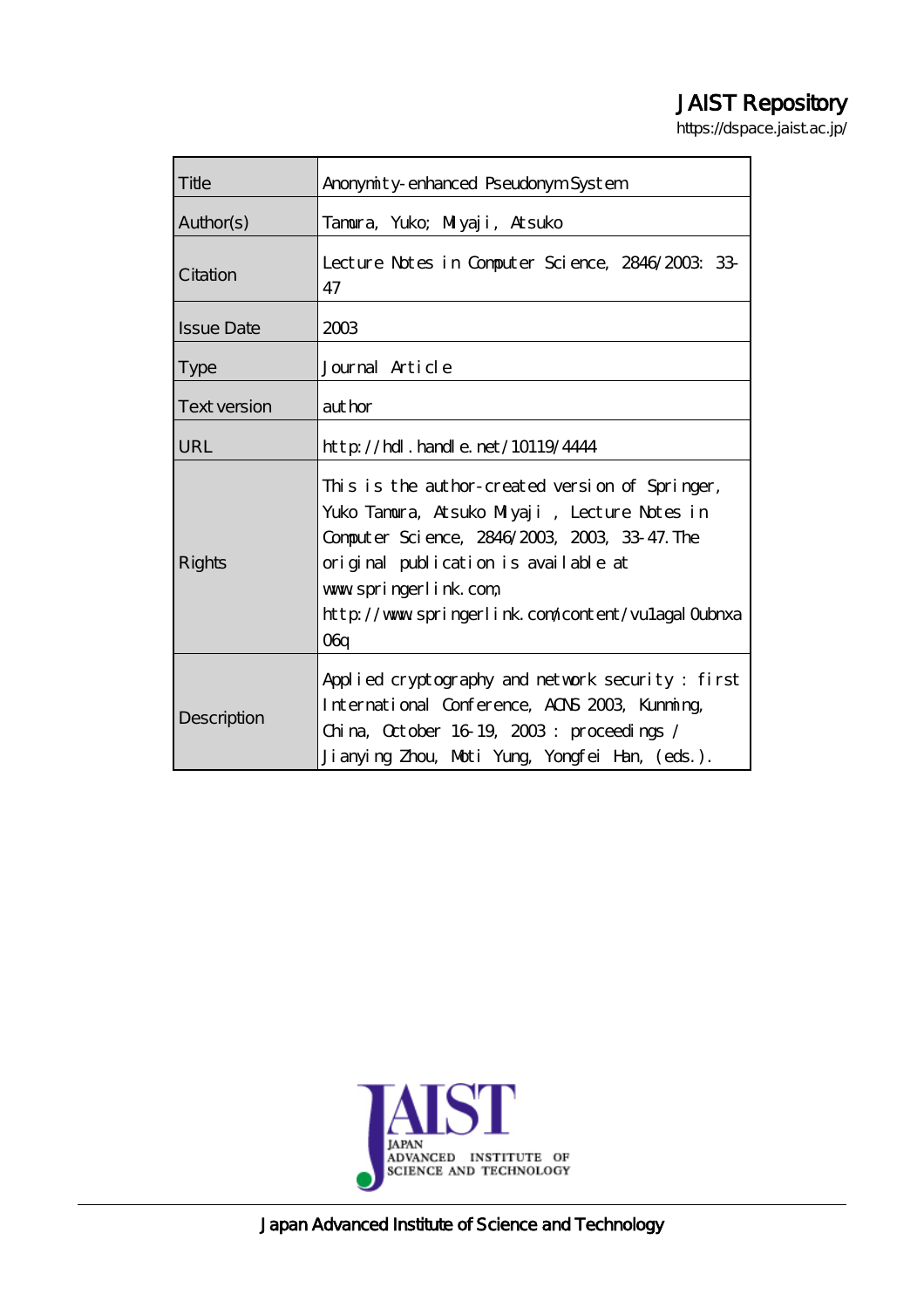# **Anonymity-enhanced Pseudonym System**

Yuko Tamura and Atsuko Miyaji

1-1, Asahidai, Tatsunokuchi, Ishikawa, 923-1292, Japan *{*yuko, miyaji*}*@jaist.ac.jp

**Abstract.** Pseudonym systems allow users to interact with multiple organizations anonymously by using pseudonyms. Such schemes are of significant practical relevance because it is the best means of providing privacy for users. In previous works, users transact with a organization by demonstration of possession of a credential issued by the organization or relationship with another credential. However, the information that a user has a credential from a specific organization compromises privacy of the user. In the present paper, we give a formal definition of practical pseudonym system in which the level of privacy provided can be chosen be according to security policies.

# **1 Introduction**

As information gets increasingly accessible, it has been important that individuals control their information to protect their privacy. Pseudonym systems (also called anonymous credential systems) [1–6] allow users to work effectively and anonymously with multiple organizations by using different *pseudonyms*. Such systems are called anonymous when transactions carried out by the same user cannot be correlated. In the systems, an organization knows users by only pseudonym in which each pseudonym cannot be linked to others. An organization issues a *credential* on a pseudonym, and the corresponding user demonstrates the possession of this credential to another organization without revealing anything but the possession.

Lysyanskaya, Rivest, Sahai and Wolf [5] proposed a general pseudonym system based on one-way functions and general zero-knowledge proofs. In their scheme, however, credentials for a user need to be reissued by the organization so that the user can prove the possession of a credential several times. Camenisch and Lysyanskaya [6] solved such a problem by applying strong-RSA-based signature schemes [14] and group signature schemes [9] to their pseudonym system. In their scheme, users can demonstrate the possession of credentials in any number of times and these demonstrations cannot be linked to the same pseudonym.

However, unfortunately, the previous schemes [1–6], proving the possession of a credential cannot but give a verifier the information about which organization a user transacts with. A pseudonym system by Camenisch and Lysyanskaya [6] is the most efficient and the practical in previous works. In their system, a user establishes a pseudonym and its validating tag, then the user is issued a credential as a signature on the tag by the organization. Their system requires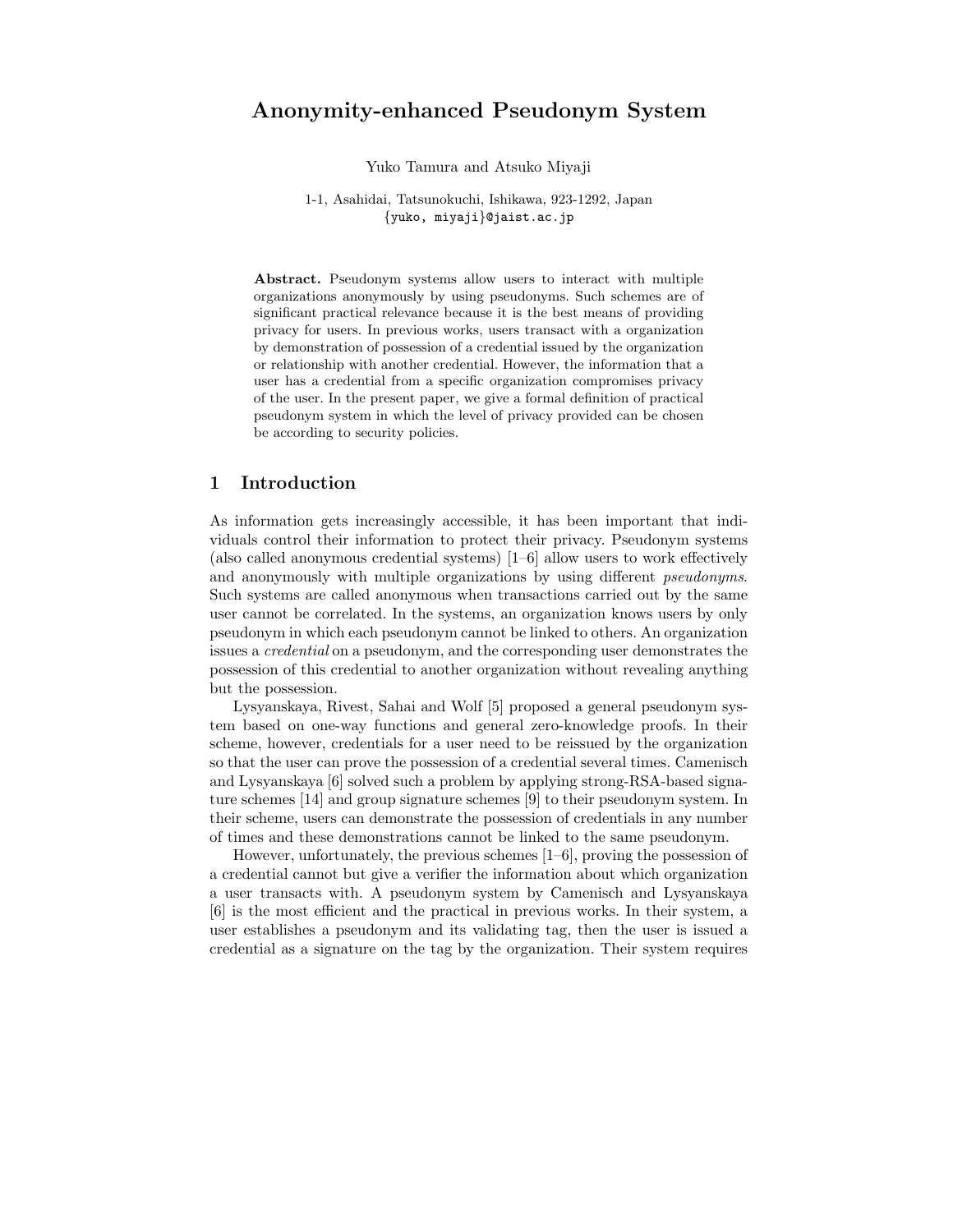the public-key of an issuing organization to prove the possession of a credential and thus gives the information of the organization to a verifier necessarily. As a result, this compromises the privacy of users, although the verifier does not necessarily need the information. The best pseudonym system should be able to choose the level of privacy according to its security policies.

In this paper, we propose an anonymity-enhanced pseudonym system by showing a credential issued by a group. Our system can allow a user to choose the level of privacy according to their security policies. In our system, an organization is a member of a group, a credential on a pseudonym with an organization is issued by the group manager. Such a credential is a signature on the validating tag and the public-key of the organization by the group manager. Consequently, the user can prove the possession of a credential from some organization in the group without informing of the organization. Moreover, our system provides a feature: *flexibility of choosing the methods to prove the possession of a credential* according to security policies. Namely, a user is given the four methods to prove: (1) showing a credential *with* the identity of an organization if a user needs to inform a verifier of the possession of a credential from the organization, (2) showing a credential *without* the identity of an organization if a user wants to give a verifier only the information that the credential is issued from a group, (3) transferring a credential *with* the identity of an organization and (4) transferring a credential *without* the identity of an organization if a user want to prove the possession of a credential to another organization with whom the user has established a pseudonym. Furthermore, our system satisfies all the desirable properties that the previous schemes [1–6] have.

The rest of this paper is organized as follows. The next section presents the formal definitions and the requirements of an anonymity-enhanced pseudonym system. In section 3, we propose a practical pseudonym system, after an overview. The security is discussed in section 4.

# **2 Formal Definitions and Requirements**

## **2.1 The model of pseudonym system**

Our pseudonym system is constituted by the following players:

*Certification authority*  $(CA)$ : only entity that knows the user's identity. *Group*  $(G_I)$  : set of organizations.

*Group manager*  $(G_I)$  : only entity that has a secret-key of  $G_I$  and grants a credential to a user. (We use  $CA$  and  $G_0 \in G_0$  as interchangeable name.)

*Organization*  $(O_i)$ : entity which belongs to groups.

User  $(U)$ : entity who registers with a group and transacts with an organization in the group by the pseudonym.

*Verifier*  $(V)$ : entity that verifies credentials of users.

Pseudonym systems should satisfy the following properties: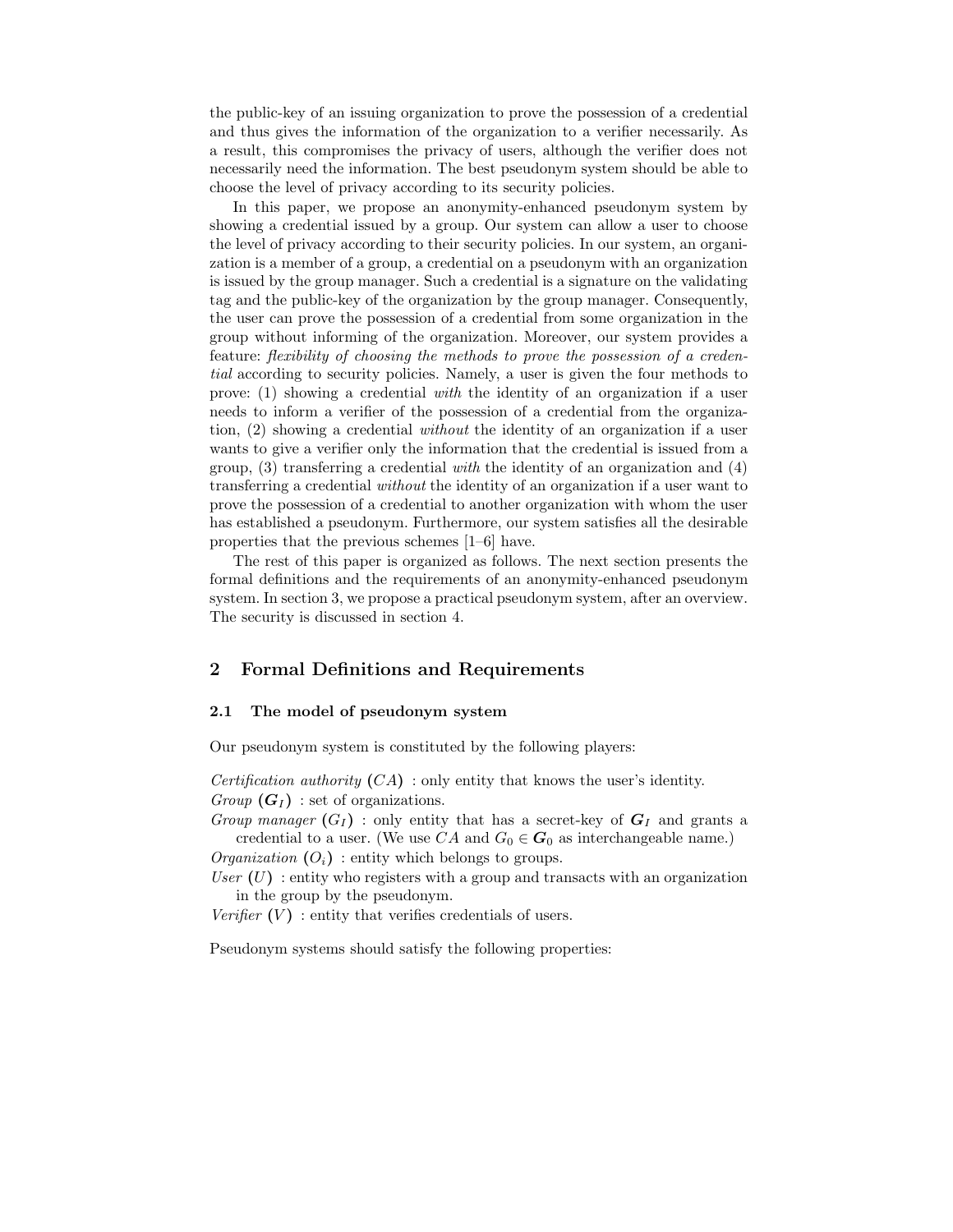- *Anonymity of users* : Verifiers (Verifying organizations) cannot find out anything about a user, except the fact of the user's ownership of a credentials, even if it cooperates with others.
- *Unlinkability of pseudonyms* : Different pseudonyms of the same user are not linked, even if a group manager or an organization cooperates with others.
- *Unforgeability of credentials* : It is impossible to forge a credential issued by a group manager, even if users, other group managers and organizations team up.

## **2.2 Ideal credential system**

We define an ideal pseudonyms system  $[6]$  that relies on a trusted party T as an intermediator that is responsible for the necessary properties of the system. All transactions are made via  $T$ . T also ensures anonymity of the users towards the group managers, organizations, and verifiers. For an ideal pseudonym system  $(IPS)$  and a cryptographic pseudonym system without T (CPS), we gives a security definition, same as [6].

**Definition 1** Let  $V = poly(k)$  be the number of players in the system with *security parameter* k*. For an ideal pseudonym system* IPS*, and its cryptographic implementation* CPS*, we denote a credential system with security parameter* k *and event scheduler* E *for the events that take place in this system, by*  $IPS(1^k, E)$ *(resp.,*  $(CPS(1^k, E))$ *).* If  $\{A_1(1^k), \ldots, A_V(1^k)\}\$ is a list of the players's outputs, *then we denote these player's outputs by*  $\{A_1(1^k), \ldots, A_V(1^k)\}^{PS(1^k, E)}$  *when all of them, together, exist within a pseudonyms system PS. CPS is secure if there exists a simulator* S *(ideal-world adversary) such that the following holds, for all interactive probabilistic polynomial-time machines* A *(real-world adversary), for all sufficiently large* k*:*

*(1) In the* IPS*,* S *controls the players in the ideal-world corresponding to those real world players controlled by* A*.*

*(2) For all event schedulers* EA

$$
\{\{Z_i(1^k)\}_{i=1}^V, \mathcal{A}(1^k)\}^{CPS(1^k,E)} \stackrel{c}{\approx} \{\{Z_i(1^k)\}_{i=1}^V, \mathcal{S}^{\mathcal{A}}(1^k)\}^{IPS(1^k,E)}
$$

*where*  $S$  *is given black-box access to*  $A$ *,*  $(D_1(1^k) \stackrel{c}{\approx} D_2(1^k)$  *denotes computational indistinguishability of the distributions*  $D_1$  *and*  $D_2$ *.*)

## **2.3 Functional definitions**

This section provides functional definitions in our pseudonym system. Let k be the security parameter and  $neg(k)$  denote any function that vanishes faster than any inverse polynomial.

**Definition 2** *A pseudonym system consists of the following procedure:*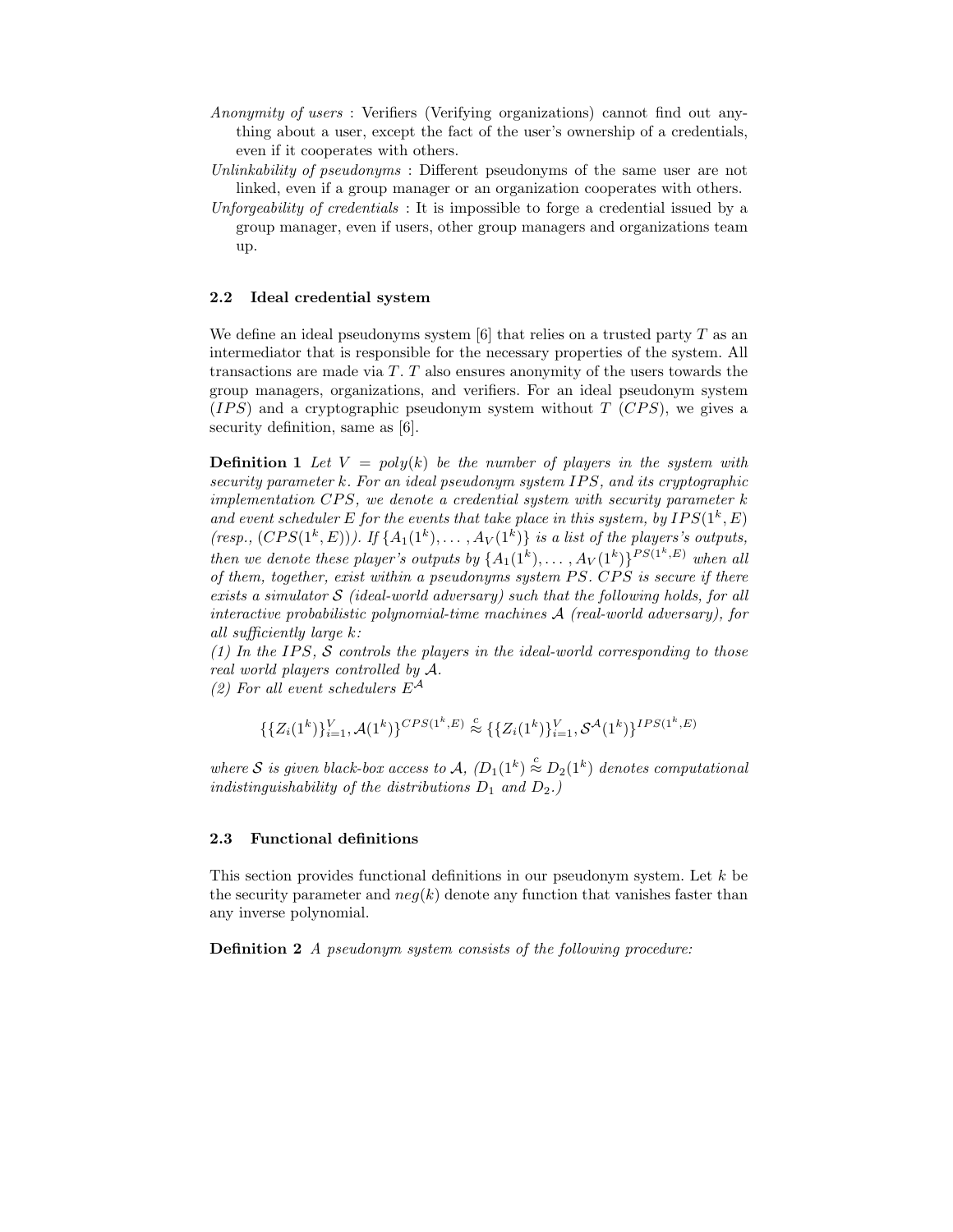- *Key generation–*  $GK_G$ ,  $GK_{(O,G)}$  *and*  $GK_U$  *for*  $G, O \in G$  *and*  $U$  *output a secret* and public-key pair  $(\mathcal{X}_G, \mathcal{Y}_G)$  for a group  $G$ ,  $(\mathcal{X}_{(O,G)}, \mathcal{Y}_{(O,G)})$  for an organi*zation*  $O \in G$ *, and*  $(X_U, Y_U)$  *for a user* U*, respectively.*  $GK_G$  *and*  $GK_U$  *take* as input  $1^k$ , and  $GK_{(U,O)}$  takes  $1^k$  and a group public-key  $\mathcal{Y}_G$ .
- *Pseudonym generation–*  $GP\langle U, X \rangle$  *between* U and an entity  $X \in G$ , takes as U's private input the secret-key  $\mathcal{X}_U$ , and as their common input a group *public-key*  $\mathcal{Y}_G$ *. The private output for* U *is some secret information*  $\mathcal{S}_{(U,X)}$ *,* and the common output is U's pseudonym  $\mathcal{P}_{(U,X)}$ .
- *Credential issue–*  $IC\langle U, G \rangle$  *between* U *and*  $G \in G$ *, outputs a credential*  $\mathcal{C}_{(U,G)}$  *on*  $\mathcal{P}_{(U,G)} \in \mathbb{G}P\langle U,G\rangle$ . *U*'s private input is  $\mathcal{X}_U$  and  $\mathcal{S}_{(U,G)}$ , *G*'s private input is *a group secret-key*  $\mathcal{X}_G$ *, and their common input is*  $\mathcal{Y}_G$  *and*  $\mathcal{P}_{(U,G)}$ *.* ( $GP \ni \mathcal{P}$ *means that* GP *outputs* P.)
- *Pseudonym's validity generation–*  $GV\langle U, O_i\rangle)$  *between* U and  $O_i \in G$ *, outputs a signature on*  $\mathcal{P}_{(U,O_i)} \in GP\langle U,O_i \rangle$ .  $O_i$ 's private input is a secret-key  $\mathcal{X}_{(O_i,G)}$ , and their common input is  $\mathcal{Y}_G, \mathcal{Y}_{(O_i,G)}$  and  $\mathcal{P}_{(U,O_i)}$  with  $O_i$ . U's private *output is a signature*  $\sigma_{(U,Q_i)}$ .
- *Credential blind issue–*  $BIC\langle U, G \rangle$ , blind issue of a credential on a pseudonym, *between* U and  $G \in \mathbf{G}$ , outputs a credential  $\mathcal{C}_{(U, O_i)}$  on  $\mathcal{P}_{(U, O_i)} \in GP\langle U, O_i \rangle$ *where*  $O_i \in G$ *. U's private input is*  $\mathcal{X}_U$ ,  $\mathcal{S}_{(U,G)}$ ,  $\mathcal{S}_{(U,O_i)}$  *and*  $\mathcal{P}_{(U,O_i)}$ *, G's private input is*  $\mathcal{X}_G$ *, and their common input is*  $\mathcal{Y}_G$ *,*  $\mathcal{Y}_{(O_i,G)}$ *,*  $\mathcal{P}_{(U,G)}$  *and*  $\sigma_{(U,O_i)}$ *.*
- *Credential showing–*  $SC\langle U, V \rangle$ *, showing a credential on a pseudonym with a group, between* U *and* V, *takes as* U's private input  $\mathcal{X}_U$ ,  $\mathcal{S}_{(U,G)}$ ,  $\mathcal{P}_{(U,G)}$  *and*  $\mathcal{C}_{(U,G)}$ *, and as their common input*  $\mathcal{Y}_G$ *. It outputs* 1 *or* 0*, which, if*  $\mathcal{C}_{(U,G)}$   $\in$  $IC(U, G)(\mathcal{P}_{(U,G)})$  where  $\mathcal{P}_{(U,G)} \in GP(U,G)$  or not with probability 1 – neg(k), respectively.  $(IC(\mathcal{P}) \ni \mathcal{C}$  *means that*  $IC$  *outputs*  $\mathcal{C}$  *by an input*  $\mathcal{P}$ *.*)  $SC^+(U, V)$ *, showing a credential with identity of an organization, between* U and V, takes as U's private input  $\mathcal{X}_U$ ,  $\mathcal{S}_{(U,O_i)}$ ,  $\mathcal{P}_{(U,O_i)}$  and  $\mathcal{C}_{(U,O_i)}$ , and as *their common input*  $\mathcal{Y}_G$  *and*  $\mathcal{Y}_{(O_i,G)}$ *. It outputs* 1 *or* 0*, which, if*  $\mathcal{C}_{(U,O_i)}$   $\in$  $BIC\langle U(\mathcal{P}_{(U,O_i)}), G \rangle$  where  $\mathcal{P}_{(U,O_i)} \in GP\langle U,O_i \rangle$ , or not with probability 1 –  $neg(k)$ *, respectively.*  $(BIC\langle U(\mathcal{P}), G \rangle) \ni \mathcal{C}$  *means that*  $BIC$  *outputs*  $\mathcal{C}$  *by*  $U$ 's *private input* P.)

 $SC^{-}\langle U, V \rangle$ , showing a credential without identity of an organization, be*tween* U and V, takes as U's private input  $\mathcal{X}_U$ ,  $\mathcal{S}_{(U,O_i)}$ ,  $\mathcal{P}_{(U,O_i)}$ ,  $\mathcal{C}_{(U,O_i)}$  and  $\mathcal{Y}_{(O_i,G)}$ *, and as their common input*  $\mathcal{Y}_G$ *. It outputs* 1 *or* 0*, which, if*  $\mathcal{C}_{(U,O_i)}$   $\in$  $BIC\langle U(\mathcal{P}_{(U,O_i)}), G \rangle$  where  $\mathcal{P}_{(U,O_i)} \in GP\langle U,O_i \rangle$ , or not with probability 1 – neg(k)*, respectively.*

*Credential transfer–*  $TC\langle U, X_j \rangle$ , transferring a credential on a pseudonym with *a group, between a user* U *and an entity*  $X_j \in G_J$ , takes as U's private input  $\mathcal{X}_U, \mathcal{S}_{(U,G_I)}, \mathcal{S}_{(U,X_i)}, \mathcal{P}_{(U,G_I)}$  and  $\mathcal{C}_{(U,G_I)}$ , as their common input  $\mathcal{Y}_{G_I}, \mathcal{Y}_{G_J}$ *and*  $\mathcal{P}_{(U,X_i)}$ *. It outputs* 1 *or* 0*, which, if*  $\mathcal{C}_{(U,G_I)} \in IC\langle U,G_I\rangle(\mathcal{P}_{(U,G_I)})$ *,*  $\mathcal{P}_{(U,G_I)} \in GP\langle U(\mathcal{X}_U), G_I \rangle$  and  $\mathcal{P}_{(U,X_i)} \in GP\langle U(\mathcal{X}_U), X_j \rangle$  or not with prob*ability*  $1 - neg(k)$ *, respectively.* 

 $TC^+\langle U, X_j \rangle$ , transferring a credential with identity of an organization, be*tween* U and  $X_j \in G_J$ , takes as U's private input  $\mathcal{X}_U, \mathcal{S}_{(U,O_i)}$ ,

 $\mathcal{S}_{(U,X_i)}, \mathcal{P}_{(U,O_i)}$  and  $\mathcal{C}_{(U,O_i)}$ *, as their common input*  $\mathcal{Y}_{G_I}, \mathcal{Y}_{G_J}, \mathcal{Y}_{(O_i,G_I)}$  and  $\mathcal{P}_{(U,X_i)}$ *. It outputs* 1 *or* 0*, which, if*  $\mathcal{C}_{(U,O_i)} \in BIC\langle U(\mathcal{P}_{(U,O_i)}), G_I \rangle$ ,  $\mathcal{P}_{(U,O_i)} \in$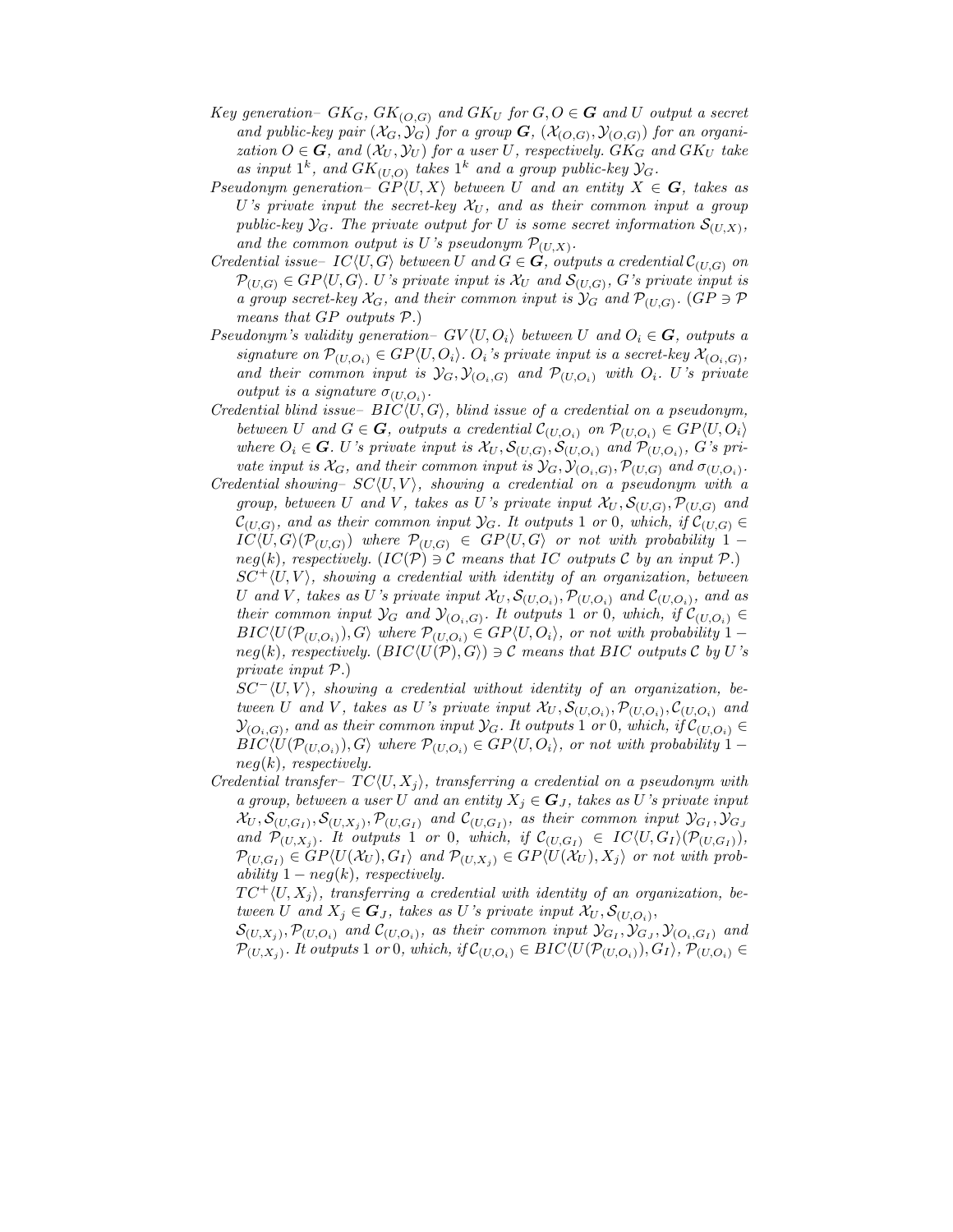$GP\langle U(X_U), O_i \rangle$ , and  $\mathcal{P}_{(U,X_i)} \in GP\langle U(X_U), X_j \rangle$  or not with probability 1 – neg(k)*, respectively.*

 $TC^{-}\langle U, X_j \rangle$ , transferring a credential without identity of an organization, *between* U and an entity  $X_j \in G_J$ , takes as U's private input  $\mathcal{X}_U, \mathcal{S}_{(U,O_i)}$ ,  $\mathcal{S}_{(U,X_i)}, \mathcal{P}_{(U,O_i)}, \mathcal{C}_{(U,O_i)}$  and  $\mathcal{Y}_{(O_i,G_I)}$ , and as their common input  $\mathcal{Y}_{G_I}, \mathcal{Y}_{G_J}$ *and*  $\mathcal{P}_{(U,X_i)}$ *. It outputs* 1 *or* 0*, which, if*  $\mathcal{C}_{(U,O_i)} \in BIC \langle U(\mathcal{P}_{(U,O_i)}), G_I \rangle$ ,  $\mathcal{P}_{(U,O_i)} \in GP\langle U(\mathcal{X}_U), O_i \rangle$ , and  $\mathcal{P}_{(U,X_i)} \in GP\langle U(\mathcal{X}_U), X_j \rangle$  or not with prob*ability*  $1 - neg(k)$ *, respectively.* 

### **2.4 Notations**

We use the same notation in [6, 9] for the various proofs of knowledge of discrete logarithms and proofs of the validity of statements about discrete logarithms.

(I) *Proof of knowledge or equality in different groups*: We use proofs that the discrete logarithms of two group elements  $y_1 \in G_1, y_2 \in G_2$  to the bases  $g_1 \in G_1$ and  $g_2 \in G_2$  in different groups  $G_1$  and  $G_2$  which has an order  $q_1$  and  $q_2$ , respectively, are equal . This proof can be realized only if both discrete logarithms lie in the interval  $[0, min{q_1, q_2}]$ .  $PK({\alpha) : y_1 = g_1^{\alpha} \land y_2 = g_2^{\alpha} \land \alpha \in [0, min{q_1, q_2}] }$ denotes a "*zero-knowledge proof of knowledge of integers*  $\alpha$  *such that*  $y_1 = g_1^{\alpha}$ and  $y_2 = g_2^{\alpha}$  *holds, where*  $\alpha \in [0, min\{q_1, q_2\}]$ ". This protocol generalized to several different groups, to representations, and to arbitrary modular relations.

(II) *Proof of knowledge of the discrete logarithm modulo a composite*: In [6, **?**], they apply such PK's to the group of quadratic residues modulo a composite  $n, G = QR_n$ . Thus the prover needs to convince the verifier that elements he presents are indeed quadratic residues. It is sufficient to execute  $PK\{(\alpha): y^2 =$  $(g^2)^\alpha$  instead of  $PK\{(\alpha): y = g^\alpha\}$  [6]. The quantity  $\alpha$  is defined as  $\log_{a^2} y^2$ which is same as  $\log_a y$  in case y is a quadratic residue.

We use the notation  $PK^2{\{\alpha\}}: y = g^{\alpha}$  in the group of quadratic residues modulo a composite, simply.

# **3 Construction of Pseudonym System**

#### **3.1 Procedures**

We give an overview of our pseudonym system in this section. The basic system comprises procedures, (1) *System setup*, (2) *Registration of an organization* (*Entry into the system of an organization*), (3) *Registration of a user* ((3-1) *Registration with* CA (*Entry into the system of a user*), (3-2) *Registration with a group*, (3-3) *Registration with an organization*), (4) *Proof the possession of a credential by a user* ((4-1) *Showing a credential with/without identity of an organization*, (4-2) *Transferring a credential with/without identity of an organization*).

In our paper, throughout we assume that users, organizations and group managers are connected by perfect anonymous channels, and each protocol is executed through a secure channel.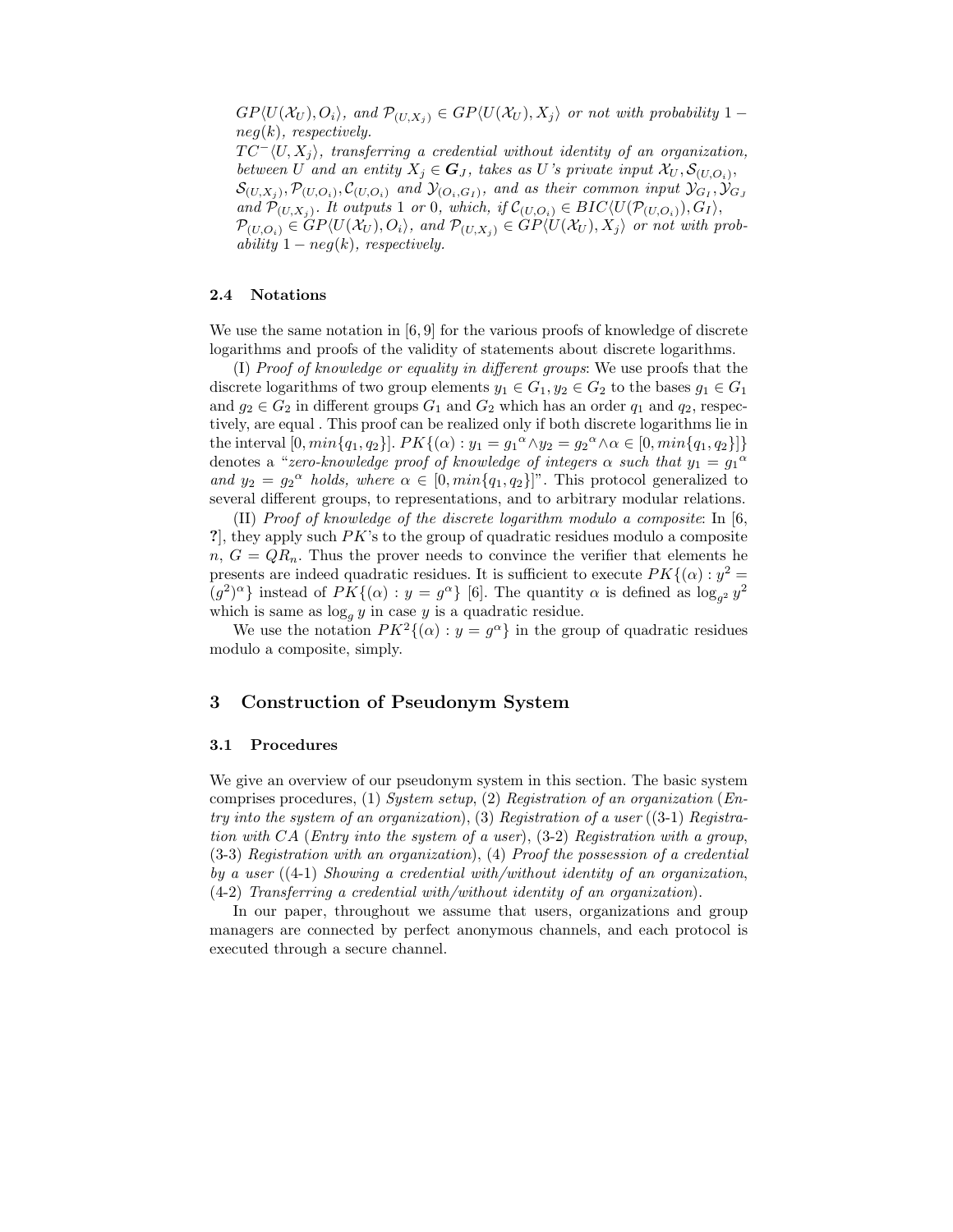*1. System setup:*

All group managers  $G_I$  generate their group secret and public-key pairs  $(\mathcal{X}_{G_I}, \mathcal{Y}_{G_I})$  by running  $GK_{G_I}$ .

2. Registration with group  $G$  of organization  $O_i$ :

 $O_i$  runs  $GK_{(O_i,G)}$ , generates a secret and public-key pair  $(\mathcal{X}_{(O_i,G)}, \mathcal{Y}_{(O_i,G)})$ by using *G*'s public-key  $\mathcal{Y}_G$ , and registers  $\mathcal{Y}_{(O_i, G)}$ . A group manager *G* publishes a list of public-keys of organizations.

*3-1. Registration with* CA *of user* U*:* After identification by  $U$ ,  $CA$  checks that  $U$  is eligible to join the system. U generates a master secret-key  $\mathcal{X}_U$  by running  $G K_U$ , both U and CA run  $GP\langle U(\mathcal{X}_U), CA \rangle$  to establish U's pseudonym  $\mathcal{P}_{(U,CA)}$  which is based on  $\mathcal{X}_U$ . Then U can receive a credential  $\mathcal{C}_{(U,CA)}$ , by running  $IC\langle U, CA \rangle(\mathcal{P}_{(U,CA)})$ .

*3-2. Registration with group G of user* U*:* Both U and G run  $GP\langle U(\mathcal{X}_U), G \rangle$  to establish U's pseudonym  $\mathcal{P}_{(U,G)}$ , and run  $TC\langle U, G \rangle$  to demonstrate whether or not U is a valid participant in the system. In TC, U can prove the possession of  $\mathcal{C}_{(U,CA)}$  on  $\mathcal{P}_{(U,CA)}$  based on  $\mathcal{X}_U$  where  $\mathcal{P}_{(U,G)} \in GP(U(\mathcal{X}_U), G)$ . If it is valid, G issues a credential  $\mathcal{C}_{(U,G)}$ on  $\mathcal{P}_{(U,G)}$  to U by running  $IC\langle U, G \rangle$ .

- *3-3. Registration with organization*  $O_i \in G$  *of user*  $U$ *:* Both U and  $O_i$  run  $GP\langle U(\mathcal{X}_U), O_i \rangle$  to get  $\mathcal{P}_{(U,O_i)}$ , and run  $TC\langle U, O_i \rangle$  to prove the possession of  $\mathcal{C}_{(U,G)}$  on  $\mathcal{P}_{(U,G)}$  based on  $\mathcal{X}_U$ . If it is valid, then they run  $GV\langle U,O_i\rangle$  to generate a proof of a validity of  $\mathcal{P}_{(U,O_i)}$ , whose output  $\sigma_{(U,O_i)}$  guarantees that U has registered a pseudonym with  $O_i$ . Note that  $\sigma_{(U,O_i)}$  is the U's private output. After G checks the validity of  $\sigma_{(U,O_i)}$ , G blindly issues a credential  $\mathcal{C}_{(U,O_i)}$  on  $\mathcal{P}_{(U,O_i)}$  by running  $BIC\langle U(\mathcal{P}_{(U,O_i)}), G\rangle$ .
- $4$ -1. Showing of a credential on a pseudonym with organization  $O_i$ : U chooses a way to show a credential. If U wants to let V know an organization  $O_i \in \mathbf{G}$ with which U transacts, then both U and V run  $SC^+\langle U, V \rangle(\mathcal{Y}_{(O_i, G)})$ , which assures that U has  $\mathcal{C}_{(U,O_i)}$  on  $\mathcal{P}_{(U,O_i)}$  established with  $O_i$ . If U does not want to let  $V$  know the corresponding organization, both  $U$  and  $V$  run  $SC^{-}\langle U(\mathcal{Y}_{(O_i,G)}), V \rangle$  which proves the only possession of a credential  $\mathcal{C}_{(U,O_i)}$ on  $\mathcal{P}_{(U,O_i)}$  without revealing  $\mathcal{Y}_{(O_i,G)}, \mathcal{C}_{(U,O_i)}$  and  $\mathcal{P}_{(U,O_i)}$ .
- $4$ -2. Transferring a credential on a pseudonym with organization  $O_i$ : Let  $U$  register  $\mathcal{P}_{(U,O_i)}$  and  $\mathcal{P}_{(U,X_i)}$  with an organization  $O_i \in G_I$  and  $X_j \in G_J$  respectively. Both U and  $X_j$  execute  $TC^+\langle U, X_j\rangle(\mathcal{Y}_{(O_i, G_I)})$  which assures that U has  $\mathcal{C}_{(U,O_i)}$  on  $\mathcal{P}_{(U,O_i)}$  based on  $\mathcal{X}_U$  where  $\mathcal{P}_{(U,X_i)} \in GP\langle U(\mathcal{X}_U), X_j \rangle$ , without revealing  $\mathcal{C}_{(U,O_i)}$  and  $\mathcal{P}_{(U,O_i)}$ . If U does not want to let  $X_j$  know the organization  $O_i$ , then both U and  $X_i$  run  $TC^{-}\langle U(\mathcal{Y}_{(O_i, G_i)}), X_i \rangle$ .

#### **3.2 Constructions of pseudonym systems**

This section provides constructions of our pseudonym system.

*Common system parameter*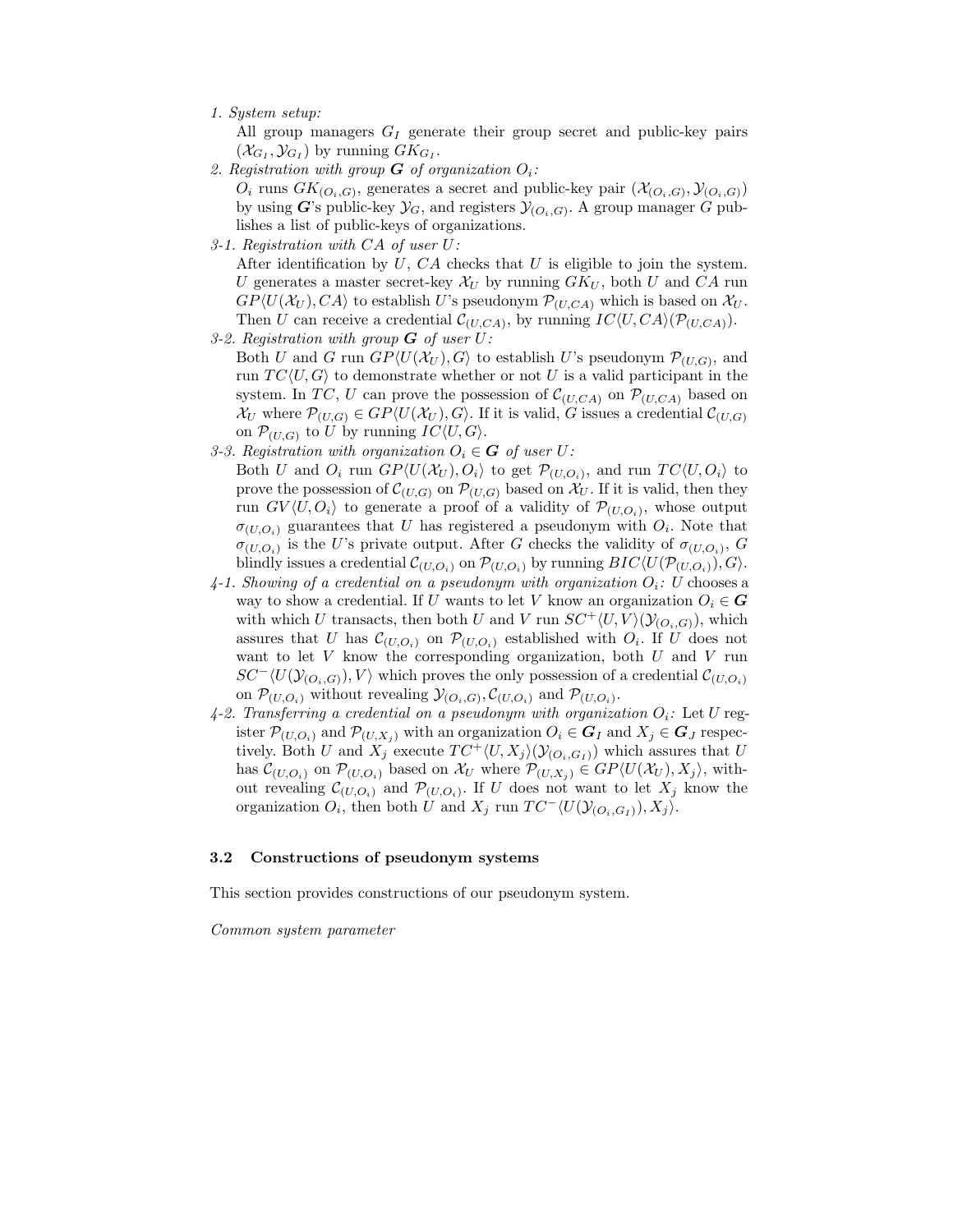Security-related system parameters are as follows: the length  $\ell_n$  of the RSA modulus, the integer intervals  $\Gamma = ]-2^{\ell_T}, 2^{\ell_T} [$ ,  $\Delta = ]-2^{\ell_{\Delta}}, 2^{\ell_{\Delta}} [$ ,  $\Lambda = ]2^{\ell_{\Delta}}, 2^{\ell_{\Delta}+\ell_{\Sigma}} [$ , such that  $\ell_{\Delta} = \epsilon \ell_{\Gamma}$  and  $\ell_{\Gamma} = 2\ell_n$ , where  $\epsilon > 1$  is a security parameter, and  $2^{\ell_A} > 2(2^{2\ell_F} + 2^{\ell_F} + 2^{\ell_A}), \text{ and } 2(2^{\ell_{\Sigma}}(2^{2\ell_F} + 2^{\ell_A}) + 2^{\ell_A}) < 2^{\ell_A}.$ 

#### *Generation of keys*

- **1.** A group manager  $G \in G$  chooses random  $\ell_n/2$ -bit primes  $p'_G, q'_G$  such that  $p_G := 2p'_G + 1$  and  $q_G := 2q'_G + 1$  are prime, sets modulus  $n_G := p_G q_G$ . It also chooses elements  $d_G, e_G, f_G, g_G, h_G \in_R QR_{n_G}$ . It stores  $\mathcal{X}_G := (p_G, q_G)$ as its secret-keys, and publishes  $\mathcal{Y}_G=(n_G, d_G, e_G, f_G, g_G, h_G)$  as its publickey together with a proof that  $n<sub>G</sub>$  is the product of two safe primes and that the elements  $d_G, e_G, f_G, g_G$  and  $h_G$  lie indeed in  $QR_{n_G}$ .
- **2.** An organization  $O_i$  chooses a secret-key  $x_{(O_i,G)} \in_R \Gamma$  and sets a corresponding public-key  $y_{(O_i,G)} := g_G^{x_{(O_i,G)}} \pmod{n_G}$  to register with group *G*.  $O_i$ stores  $x_{(O_i,G)}$  as a secret-key  $\mathcal{X}_{(O_i,G)}$  and publishes  $y_{(O_i,G)}$  and its identity  $id_{(O_i,G)}$  as  $O_i$ 's public-keys  $\mathcal{Y}_{(O_i,G)}$ .
- **3.** A user U chooses a random secret element  $x_U \in \Gamma$ , and stores it as U's master secret-key  $\mathcal{X}_U$  in the system.

#### *Generation of a pseudonym*

 $GP\langle U, X \rangle$  assures that  $\mathcal{P}_{(U,X)} = (N_{(U,X)}, P_{(U,X)})$  is of right form, i.e.,  $P_{(U,X)} =$  $g_G^{x_U} h_G^{s_{(U,X)}},$  with  $x_U \in \Gamma$  and  $s_{(U,X)} \in \Delta$ .  $N_{(U,X)}$  and  $P_{(U,X)}$  are called a nym and its validating tag, respectively. To establish a pseudonym with an entity  $X$ , both  $U$  and  $X$  carry out the following protocol:

- **1.** *U* chooses  $N_1 \in \{0, 1\}^k, r_1 \in_R \Delta$  and  $r_2, r_3 \in_R \{0, 1\}^{2\ell_n}$ , sets  $c_1 := d_G^{r_1} e_G^{r_2}$ and  $c_2 = d_G^{x_U} e_G^{r_3}$ . U sends  $N_1, c_1$  and  $c_2$  to X, and serves as the prover to verifier X in  $PK^2\{(\alpha,\beta,\gamma,\delta) : c_1 = d_G^{\alpha}e_G^{\beta} \wedge c_2 = d_G^{\gamma}e_G^{\delta}\}\)$ , to prove  $c_1$ and  $c_2$  are generated correctly.
- **2.** *X* chooses  $r \in_R \Delta$ , and sends *r* and  $N_2$  to *U*.
- **3.** U sets the nym  $N_{(U,X)} := N_1 || N_2$ , and computes  $s_{(U,X)} := (r_1 + r \pmod{2^{\ell_A+1}} +$ 1)) –  $2^{\ell_{\Delta}}+1$ , and  $\tilde{s} = \lfloor (r_1 + r)/(2^{\ell_{\Delta}+1} - 1) \rfloor$ . U sets  $P_{(U,X)} := g_G^{x_U} h_G^{s_{(U,X)}}$ as a validating tag of  $N_{(U,X)}$ . U sends  $P_{(U,X)}$  to X, and shows that it was formed correctly: U sets  $c_3 := d_G^{\tilde{s}} e_G^{r_4}$  for  $r_4 \in_R \{0,1\}^{\ell_n}$ , sends it to X. Then they engage in

$$
PK^{2}\{(\alpha, \beta, \gamma, \delta, \varepsilon, \zeta, \vartheta, \xi) : c_{1} = d_{G}{}^{\alpha} e_{G}{}^{\beta}
$$
  
\n
$$
\wedge c_{2} = d_{G}{}^{\gamma} e_{G}{}^{\delta}
$$
  
\n
$$
\wedge c_{3} = d_{G}{}^{\varepsilon} e_{G}{}^{\zeta}
$$
  
\n
$$
\wedge P_{(U,X)} = g_{G}{}^{\gamma} h_{G}{}^{\vartheta}
$$
  
\n
$$
\wedge (c_{1}(d_{G})^{r-2^{\ell_{\Delta}}+1})/(c_{3}^{2^{\ell_{\Delta}+1}+1}) = d_{G}{}^{\vartheta} e_{G}{}^{\xi}
$$
  
\n
$$
\wedge \gamma \in \Gamma \wedge \vartheta \in \Delta \}.
$$

- **5.** X stores  $\mathcal{P}_{(U,X)} = (N_{(U,X)}, P_{(U,X)})$  in its database.
- **6.** U stores  $(S_{(U,X)}, \mathcal{P}_{(U,X)}) = (s_{(U,X)}, \{N_{(U,X)}, P_{(U,X)}\})$  in its record with X.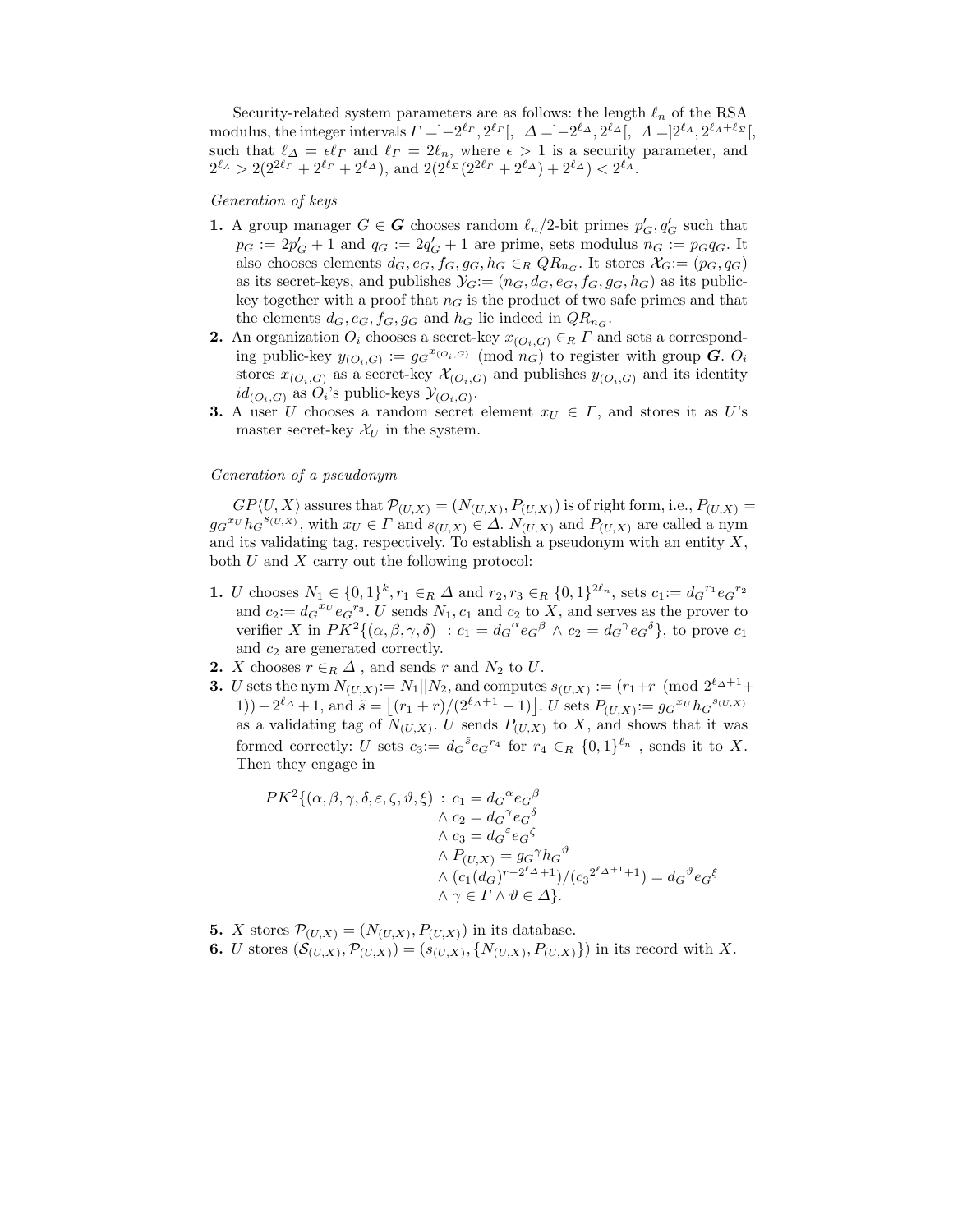*Issue of a credential on a pseudonym with a group*

 $IC\langle U, G \rangle$  guarantees that a credential on a previously established  $\mathcal{P}_{(U,G)}$  is  $\mathcal{C}_{(U,G)} = (E_{(U,G)}, C_{(U,G)})$  such that  $C_{(U,G)} \equiv (P_{(U,G)} f_G)^{1/E_{(U,G)}} \pmod{n_G}$ . To be granted credential,  $U$  runs the following protocol with  $G$ :

- **1.** U identifies as its owner by  $PK^2\{(\alpha, \beta) : P_{(U,G)} = g_G^{\alpha} h_G^{\beta}\}\$  for  $\mathcal{P}_{(U,G)}$  in G's database.
- **2.** G chooses a random prime  $E_{(U,G)} \in_R \Lambda$ , computes  $C_{(U,G)} := (P_{(U,G)}f_G)^{1/E_{(U,G)}}$ (mod  $n_G$ ), and sends  $E_{(U,G)}$  and  $C_{(U,G)}$  to U. Then G stores  $C_{(U,G)}$  =  $(E_{(U,G)}, C_{(U,G)})$  as a credential on  $\mathcal{P}_{(U,G)}$ .
- **3.** U checks if  $C_{(U,G)}^{E_{(U,G)}} \equiv P_{(U,G)} f_G \pmod{n_G}$  and  $E_{(U,G)} \in \Lambda$ , and stores  $\mathcal{C}_{(U,G)} = (E_{(U,G)}, C_{(U,G)})$  in its record with group *G*.

*Showing a credential on a pseudonym with a group*

U proves the possession of  $\mathcal{C}_{(U,G)} \in IC\langle U, G \rangle$  by running SC. Both U and V engage in the following protocol:

- **1.** U sets  $c_1 := C_{(U,G)}e_G^{r_1}$  and  $c_2 := e_G^{r_1}d_G^{r_2}$  for  $r_1, r_2 \in_R \{0,1\}^{2\ell_n}$ , and sends  $c_1$  and  $c_2$  to  $V$ ,
- **2.** U engages with V in

$$
PK^2\{(\alpha,\beta,\gamma,\delta,\varepsilon,\zeta,\xi) : f_G = c_1^{\alpha}/g_G^{\beta}h_G^{\gamma}e_G^{\delta} \newline \wedge c_2 = e_G^{\varepsilon}d_G^{\zeta} \newline \wedge 1 = c_2^{\alpha}/e_G^{\delta}d_G^{\xi} \newline \wedge \alpha \in \Lambda \wedge \beta \in \Gamma \wedge \gamma \in \Delta\}.
$$

*Transferring a credential on a pseudonym with a group*

TC assures that U owns  $\mathcal{C}_{(U,G_I)}$  on  $\mathcal{P}_{(U,G_I)}$  based on  $\mathcal{X}_U$  where  $\mathcal{P}_{(U,X_j)}$  $GP\langle U(\mathcal{X}_U), X_j \rangle$ . U proves it by running  $TC$  with  $X_j \in G_J$  with whom U has established  $\mathcal{P}_{(U,X_i)}$ :

- **1.** U sets  $c_1 := C_{(U,G_I)}e_G^{r_1}$  and  $c_2 := e_{G_I}^{r_1}d_{G_I}^{r_2}$  for  $r_1, r_2 \in_R \{0,1\}^{2\ell_n}$ , and sends  $c_1$  and  $c_2$  to  $X_i$ ,
- **2.**  $U$  engages with  $X_i$  in

$$
PK^2\{(\alpha, \beta, \gamma, \delta, \varepsilon, \zeta, \xi, \eta) : f_{G_I} = c_1^{\alpha}/g_{G_I}^{\beta}h_{G_I}^{\gamma}e_{G_I}^{\delta}
$$
  

$$
\wedge c_2 = e_{G_I}^{\varepsilon}d_{G_I}^{\zeta}
$$
  

$$
\wedge 1 = c_2^{\alpha}/e_{G_I}^{\delta}d_{G_I}^{\xi}
$$
  

$$
\wedge P_{(U, X_j)} = g_{G_J}^{\beta}h_{G_J}^{\gamma}
$$
  

$$
\wedge \alpha \in \Lambda \wedge \beta \in \Gamma \wedge \gamma \in \Delta\},
$$

for  $\mathcal{P}_{(U,X_i)}$  in  $X_j$ 's database.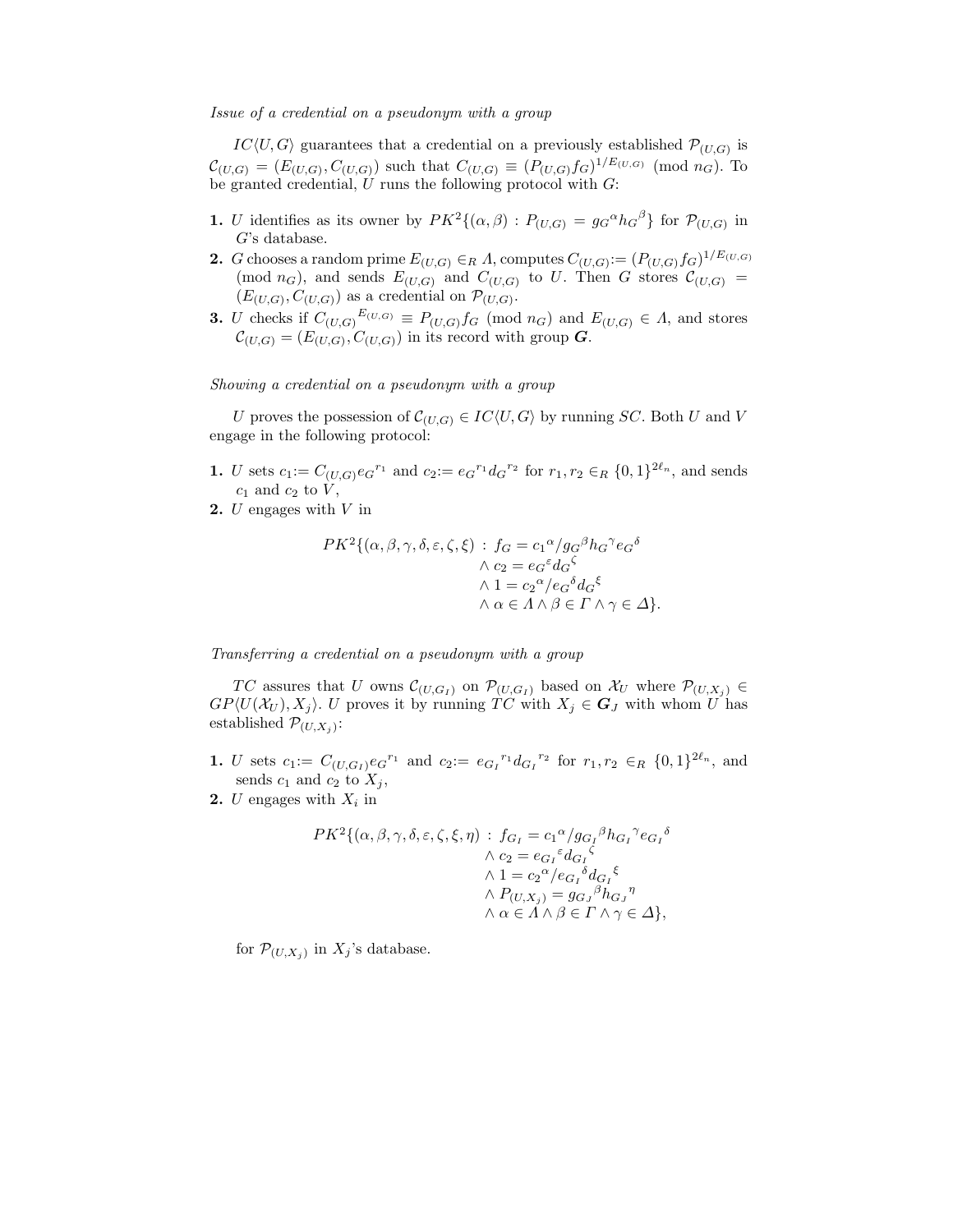## *Generation of a proof of pseudonym's validity*

GV guarantees that U's output  $\sigma_{(U,O_i)}$  is independent of  $O_i$ 's view of the conversation. In order to generate a signature on  $\mathcal{P}_{(U,O_i)}$ , both U and  $O_i$  run  $GV:$ 

- **1.** U identifies as its owner by  $PK^2\{(\alpha, \beta) : P_{(U,O_i)} = g_G^{\alpha}h_G^{\beta}\}\)$ , for  $P_{(U,O_i)}$  in  $O_i$ 's database.
- **2.**  $O_i$  generates  $Q_{(U,O_i)} := P_{(U,O_i)}^{x_{(O_i,G)}},$   $t_1 := g_G^r$  and  $t_2 := P_{(U,O_i)}^r$  for  $r \in_R$  $\{0,1\}^{2\ell_n}$ , and sends  $Q_{(U,O_i)}, t_1$  and  $t_2$  to U.
- **3.** *U* chooses  $r_1, r_2$  and  $r_3 \in_R \{0, 1\}^{2\ell_n}$  and computes  $t_1' := t_1 g_G^{r_1} y_{(O_i, G)}^{r_2}$ ,  $t_2':=(t_2P_{(U,O_i)}^{r_1}Q_{(U,O_i)}^{r_2})^{r_3}, P'_{(U,O_i)}:=P_{(U,O_i)}^{r_3} \text{ and } Q'_{(U,O_i)}:=Q_{(U,O_i)}^{r_3}.$ Then U sets  $e' := \mathcal{H}(g_G, y_{(O_i, G)}, P'_{(U, O_i)}, Q'_{(U, O_i)}, t_1', t_2')$ , sends  $e := e' - r_2$ to  $O_i$ .
- **4.**  $O_i$  computes  $s := r ex_{(O_i, G)}$  and sends it to U.
- **5.** *U* checks if  $t_1 = g_G^s y_{(O_i, G)}^e$ ,  $t_2 = P_{(U, O_i)}^s Q_{(U, O_i)}^e$ , and sets  $s' := s + r_1$ . Then U stores  $\sigma_{(U,O_i)} := (e', s', P'_{(U,O_i)}, Q'_{(U,O_i)})$  as a proof of a validity of  $\mathcal{P}_{(U,O_i)}$ , and keeps  $r_3$  secretly until U gets a credential on  $\mathcal{P}_{(U,O_i)}$ .

#### *Issue of a credential on a pseudonym with an organization*

 $BIC\langle U, G \rangle$  guarantees that a credential on  $\mathcal{P}_{(U,O_i)}$  is  $\mathcal{C}_{(U,O_i)} = (E_{(U,O_i)}, C_{(U,O_i)})$ such that  $C_{(U,O_i)} \equiv (P_{(U,O_i)} d_G^{id_{(O_i,G)}} f_G)^{1/E_{(U,O_i)}}$ . BIC establishes  $C_{(U,O_i)}$  without revealing anything more than the fact that U has registered with  $O_i$  to G. Such a credential can be granted by using the blind RSA-signature [1] in the following protocol:

**1.** U chooses a prime  $E_{(U,O_i)} \in_R \Lambda$  and  $r \in_R \mathbb{Z}_{n_G}$ , and generates  $c := r^{E_{(U,O_i)}} P_{(U,O_i)}$  $d_G{}^{id_{(O_i,G)}}f_G$ . Then U sends  $c, E_{(U,O_i)}$  and  $\sigma_{(U,O_i)}$ . Furthermore U must show that  $\sigma_{(U,O_i)}$  was generated to U and c was generated correctly: U computes  $c_1 := re_G^{r_1}$  for  $r_1 \in_R \{0,1\}^{2\ell_n}$ , and engages with G in

$$
PK^{2}\{(\alpha,\beta,\gamma,\delta,\varepsilon,\zeta,\xi,\eta): P_{(U,G)} = g_{G}{}^{\alpha}h_{G}{}^{\beta}
$$
  

$$
\wedge 1 = P_{(U,G)}{}^{\gamma}/g_{G}{}^{\delta}h_{G}{}^{\varepsilon}
$$
  

$$
\wedge P'_{(U,O_{i})} = g_{G}{}^{\delta}h_{G}{}^{\zeta}
$$
  

$$
\wedge P'_{(U,O_{i})} = c^{\gamma}(e_{G}{}^{E_{(U,O_{i})}})^{\xi}/(c_{1}{}^{E_{(U,O_{i})}}d_{G}{}^{id_{(U,O_{i})}}f_{G})^{\gamma}
$$
  

$$
\wedge \alpha \in \Gamma, \beta \in \Delta\},
$$

for  $\mathcal{P}_{(U,G)}$  in G's database.

- **2.**  $O_i$  checks if  $\sigma$  is valid: if  $e' = \mathcal{H}(g_G, y_{(O_i, G)}, P'_{(U, O_i)}, Q'_{(U, O_i)}, \tilde{t}_1, \tilde{t}_2)$  where  $\tilde{t}_1 = g_G^{s'} y_{(O_i, G)}^{e'}, \, \tilde{t}_2 = P'_{(U, O_i)}$  $^{s^\prime}Q_{(U,O_i)}^\prime$  $e'$ , and  $y_{(O_i,G)}$  is in *G*'s public-key list. Then  $O_i$  computes  $c' := c^{1/E_{(U,O_i)}}$  and sends it to U.
- **3.** U sets  $C_{(U,O_i)} := c'/r$ . Then U checks if  $C_{(U,O_i)}^{E_{(U,O_i)}} \equiv P_{(U,O_i)} d_G^{id_{(O_i,O)}} f_G$ (mod  $n_G$ ), and stores  $(E_{(U,O_i)}, C_{(U,O_i)})$  in its record with organization  $O_i$ .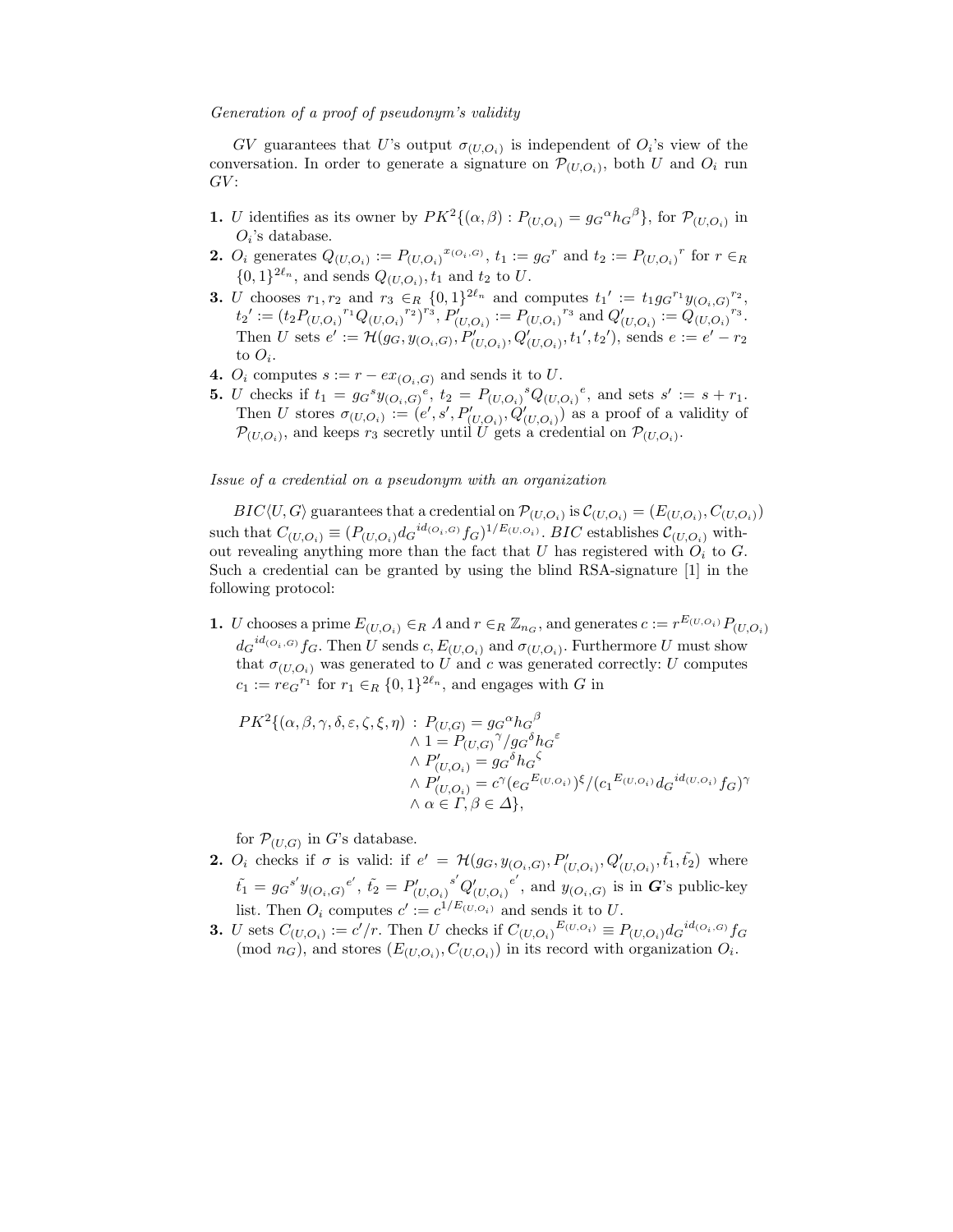#### *Showing a credential with identity of an organization*

To prove the possession of  $\mathcal{C}_{(U,O_i)} \in BIC\langle U,G \rangle$ , both U and V run  $SC^+$ . They engage in the following protocol:

- **1.** U sets  $c_1 := C_{(U,O_i)} e_G^{r_1}$  and  $c_2 := e_G^{r_1} d_G^{r_2}$  for  $r_1, r_2 \in_R \{0,1\}^{2\ell_n}$ , and sends  $c_1$  and  $c_2$  to  $V$ ,
- **2.** U engages with V in

$$
PK^2\{(\alpha,\beta,\gamma,\delta,\varepsilon,\zeta,\xi) : f_G d_G{}^{id_{(O_i,G)}} = c_1{}^{\alpha}/g_G{}^{\beta} h_G{}^{\gamma} e_G{}^{\delta}
$$
  

$$
\wedge c_2 = e_G{}^{\varepsilon} d_G{}^{\zeta}
$$
  

$$
\wedge 1 = c_2{}^{\alpha}/e_G{}^{\delta} d_G{}^{\xi}
$$
  

$$
\wedge \alpha \in \Lambda \wedge \beta \in \Gamma \wedge \gamma \in \Delta\}.
$$

*Showing a credential without identity of an organization*

In order to prove the possession of a credential generated by running  $BIC\langle U, G \rangle$ , both U and V run  $SC^-$ . They engage in the following protocol:

- **1.** U sets  $c_1 := C_{(U,O_i)} e_G^{r_1}$  and  $c_2 := e_G^{r_1} d_G^{r_2}$  for  $r_1, r_2 \in_R \{0,1\}^{2\ell_n}$ , and sends  $c_1$  and  $c_2$  to  $\hat{V}$ ,
- **2.** U engages with V in

$$
PK^2\{(\alpha,\beta,\gamma,\delta,\varepsilon,\zeta,\xi,\eta) : f_G = c_1^{\alpha}/g_G^{\beta}h_G^{\gamma}d_G^{\delta}e_G^{\varepsilon} \wedge c_2 = e_G^{\zeta}d_G^{\xi} \wedge 1 = c_2^{\alpha}/e_G^{\varepsilon}d_G^{\eta} \wedge \alpha \in \Lambda \wedge \beta \in \Gamma \wedge \gamma \in \Delta\}.
$$

*Transferring a credential with identity of an organization*

In  $TC^+$ , U proves the possession of  $\mathcal{C}_{(U,O_i)}$  on  $\mathcal{P}_{(U,O_i)}$  based on  $\mathcal{X}_U$  where  $\mathcal{P}_{(U,X_j)} \in GP\langle U(\mathcal{X}_U), X_j \rangle$  to  $X_j \in \mathbf{G}_J$ :

- **1.** U sets  $c_1 := C_{(U,O_i)}e_{G_I}^{r_1}$  and  $c_2 := e_{G_I}^{r_1}d_{G_I}^{r_2}$  for  $r_1, r_2 \in_R \{0,1\}^{2\ell_n}$ , and sends  $c_1$  and  $c_2$  to  $X_j$ ,
- **2.**  $U$  engages with  $X_j$  in

$$
PK^2\{(\alpha, \beta, \gamma, \delta, \varepsilon, \zeta, \xi, \eta) : f_{G_I} d_{G_I}{}^{id_{(O_i, G_I)}} = c_1^{\alpha}/g_{G_I}{}^{\beta} h_{G_I}{}^{\gamma} e_{G_I}{}^{\delta}
$$
  

$$
\wedge c_2 = e_{G_I}{}^{\varepsilon} d_{G_I}{}^{\zeta}
$$
  

$$
\wedge 1 = c_2^{\alpha}/e_{G_I}{}^{\delta} d_{G_I}{}^{\xi}
$$
  

$$
\wedge P_{(U, X_j)} = g_{G_J}{}^{\beta} h_{G_J}{}^{\eta}
$$
  

$$
\wedge \alpha \in \Lambda \wedge \beta \in \Gamma \wedge \gamma \in \Delta\},
$$

for  $\mathcal{P}_{(U,X_i)}$  in  $X_j$ 's database.

*Transferring a credential without identity of an organization*

U proves the possession of a credential generated by running  $BIC\langle U, G_I \rangle$  on a pseudonym based on  $\mathcal{X}_U$  where  $\mathcal{P}_{(U,X_i)} \in GP\langle U(\mathcal{X}_U), X_j \rangle$ :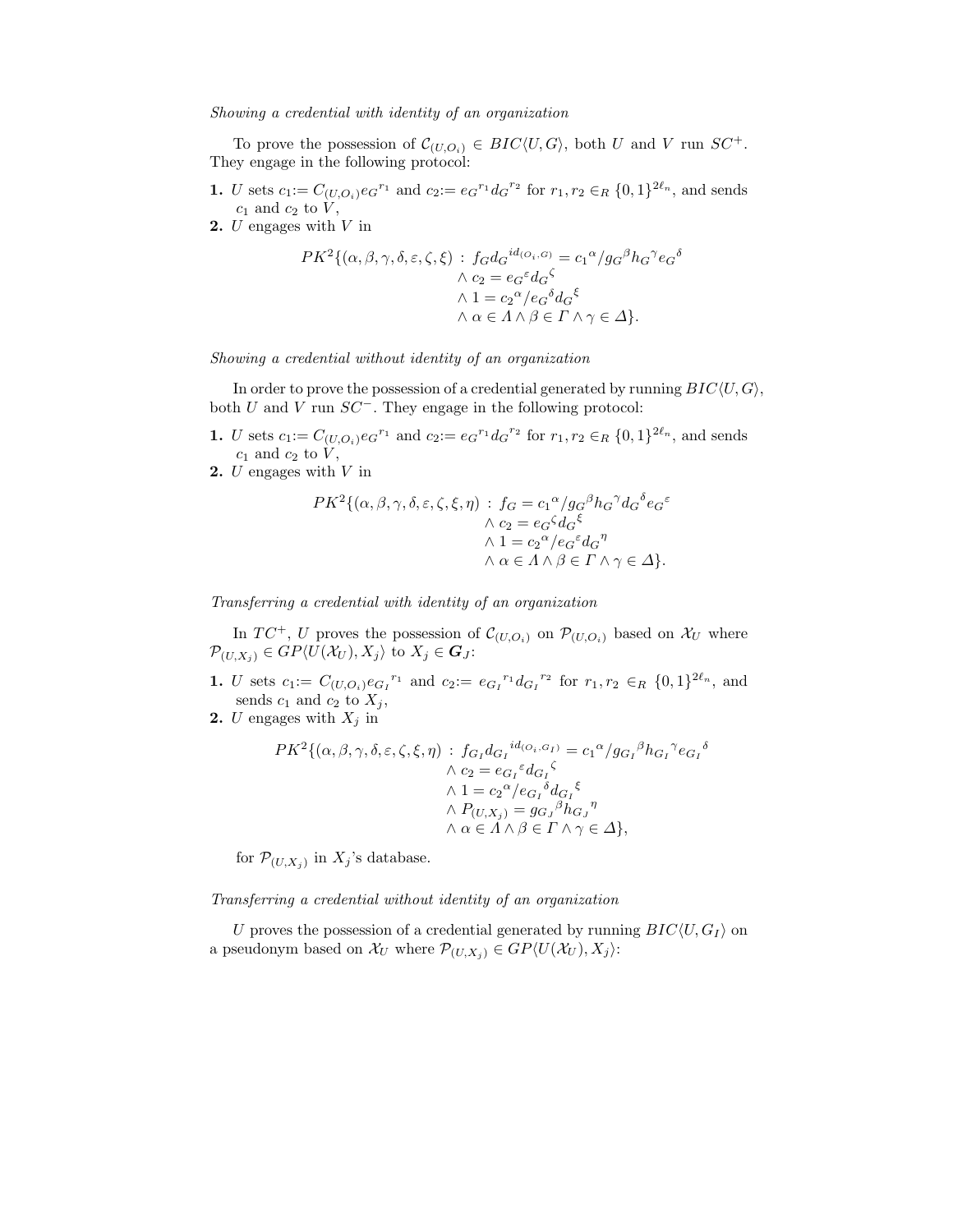- **1.** U sets  $c_1 := C_{(U,O_i)}e_{G_I}^{r_1}$  and  $c_2 := e_{G_I}^{r_1}d_{G_I}^{r_2}$  for  $r_1, r_2 \in_R \{0,1\}^{2\ell_n}$ , and sends  $c_1$  and  $c_2$  to  $X_i$ ,
- **2.**  $U$  engages with  $X_i$  in

$$
PK^2\{(\alpha,\beta,\gamma,\delta,\varepsilon,\zeta,\xi,\eta,\varphi) : f_{G_I} = c_1^{\alpha}/g_{G_I}^{\beta}h_{G_I}^{\gamma}d_{G_I}^{\delta}e_{G_I}^{\varepsilon} \wedge c_2 = e_{G_I}^{\zeta}d_{G_I}^{\xi} \wedge 1 = c_2^{\alpha}/e_{G_I}^{\varepsilon}d_{G_I}^{\gamma} \wedge P_{(U,X_j)} = g_{G_J}^{\beta}h_{G_J}^{\gamma} \wedge \alpha \in \Lambda \wedge \beta \in \Gamma \wedge \gamma \in \Delta\},
$$

for  $P_{(U,X_i)}$  in  $X_i$ 's database.

# **4 Proof of Security for Our Scheme**

In this section, we assess the security of our pseudonym system. Under the strong RSA assumption and the decisional Diffie-Hellman assumption modulo a safe prime product, the following technical lemmas about the protocols described are stated here:

**Lemma 3** *The*  $PK^2\{(\alpha, \beta, \gamma, \delta, \varepsilon, \zeta, \vartheta, \xi) : c_1 = d_G^{\alpha} e_G^{\beta} \wedge c_2 = d_G^{\gamma} e_G^{\delta} \wedge c_3 =$  $d_{G}^{\epsilon} e_{G}^{\zeta} \wedge P_{(U,X)} = g_{G}^{\gamma} h_{G}^{\theta} \wedge (c_{1}(d_{G})^{r-2^{\ell}\Delta+1})/(c_{3}^{2^{\ell}\Delta^{+1}+1}) = d_{G}^{\theta} e_{G}^{\zeta} \wedge \gamma \in$  $\Gamma \wedge \vartheta \in \Delta$  *in*  $\overline{GP}$  *is a statistical zero-knowledge proof of knowledge of the correctly formed values*  $x_U$ ,  $s_{(U,X)}$  *that correspond to a pseudonym validating tag*  $P_{(U,X)}$ .

**Lemma 4** *The*  $PK^2$  protocols in  $SC, TC, SC^+, SC^-, TC^+$  and  $TC^-$  are a sta*tistical zero-knowledge proof of knowledge of the prover's master secret-key, corresponding secret information(s) and credential in right form.*

The proofs of these Lemmas is closely related to Lemma 1, 2 and 3 of [6], we only prove the security of the  $PK^2$  protocol in  $TC^-$  here. The other proofs can easily inferred from the following.

**Lemma 5** *The PK*<sup>2</sup>{( $\alpha, \beta, \gamma, \delta, \varepsilon, \zeta, \xi, \eta, \varphi$ ) :  $f_{G_I} = c_1 \alpha / g_{G_I} \beta h_{G_I} \gamma d_{G_I} \delta e_{G_I} \varepsilon \wedge$  $c_2 = e_{G_1}{}^{\zeta} d_{G_1}{}^{\xi} \wedge 1 = c_2{}^{\alpha} / e_{G_1}{}^{\varepsilon} d_{G_1}{}^{\eta} \wedge P_{(U,X_j)} = g_{G_j}{}^{\beta} h_{G_J}{}^{\varphi} \wedge \alpha \in \Lambda \wedge \beta \in$  $\Gamma \wedge \gamma \in \Delta$ } *in*  $TC^-$  *is a statistical zero-knowledge proof of knowledge of the values*  $x \in \Gamma, s_1, s_2 \in \Delta, E \in \Lambda, C$ , and y such that  $P_{(U,X_j)} = g_{G_J}{}^x h_{G_J}{}^{s_1} \pmod{n_{G_J}}$ ,  $and C^{E} = g_{G_{I}}^{x} h_{G_{I}}^{s_{2}} d_{G_{I}}^{y} f_{G_{I}} \pmod{n_{G_{I}}}$ .

*Proof.* By the properties of the  $PK^2$  and the RSA assumption, the knowledge extractor can produce values  $\alpha, \beta, \gamma, \delta, \varepsilon, \zeta, \xi, \eta, \varphi$  such that the statement after the colon holds. As  $c_2 = e_{G_I}^c d_{G_I}^c$  and  $1 = c_2^{\alpha} / e_{G_I}^c d_{G_I}^{\qquad \eta}$  from which we conclude that  $\zeta \alpha = \varepsilon \pmod{ord(e_{G_I})}$ , we have  $c_1^{\alpha}/e_{G_I}^{\varepsilon} = g_{G_I}^{\beta} h_{G_I}^{\gamma} d_{G_I}^{\delta} f_G =$  $(c_1/c_{G_I}^{\zeta})^{\alpha}$ , where  $\alpha \in \Lambda, \beta \in \Gamma$  and  $\gamma \in \Delta$ . It follows that U must know a valid credential  $c_1/e_{G_I}$ <sup> $\zeta$ </sup> on a pseudonym. Furthermore, from  $P_{(U,X_j)} = g_{G_J}{}^{\beta} h_{G_J}{}^{\eta}$ , it guarantees that both pseudonym  $P_{(U,X_i)}$  and a pseudonym registered with  $O_i$ are based on the same master secret key.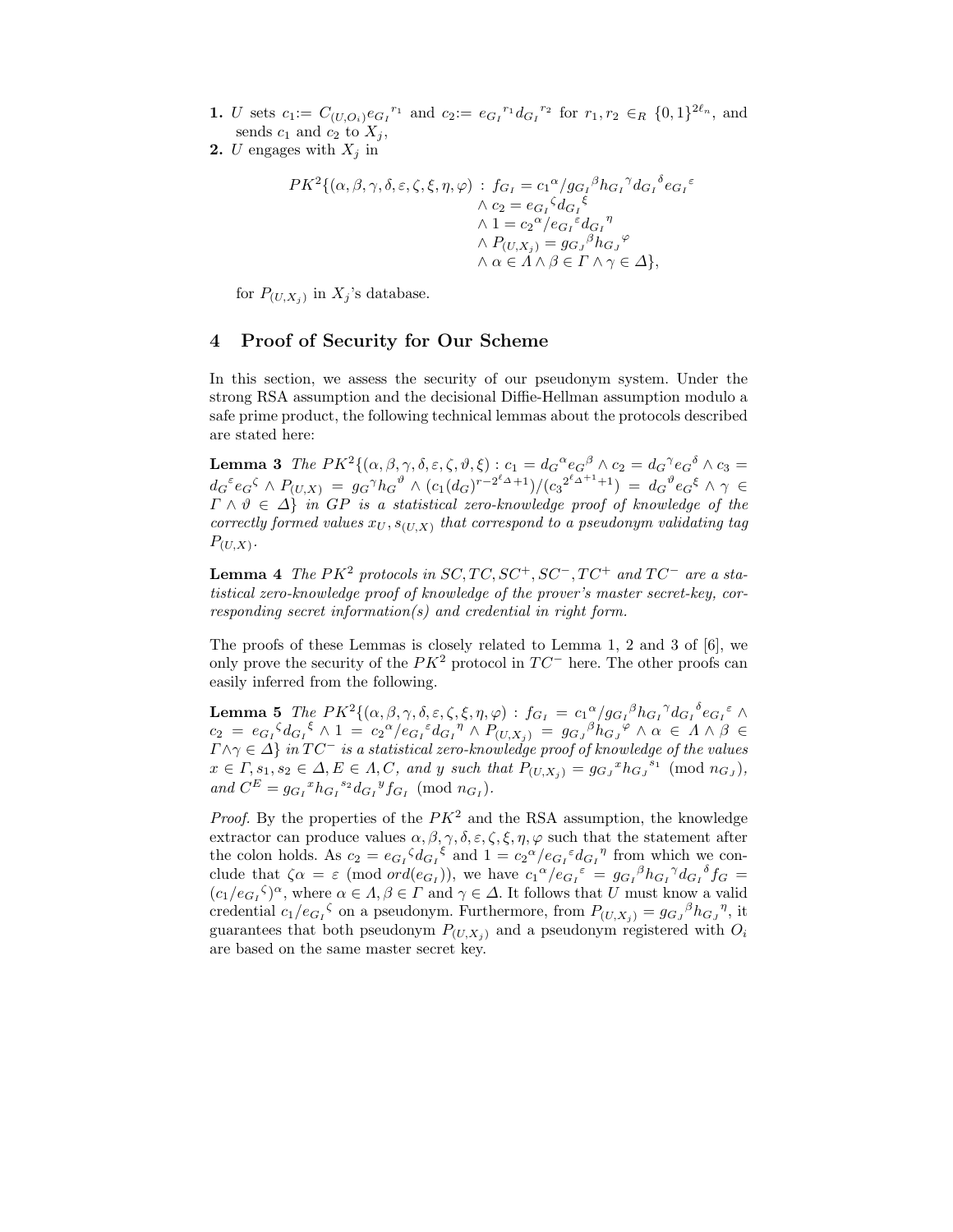**Lemma 6** *The*  $PK^2\{(\alpha,\beta,\gamma,\delta,\varepsilon,\zeta,\xi,\eta):P_{(U,G)}=g_G{}^{\alpha}h_G{}^{\beta}\wedge 1 = P_{(U,G)}{}^{\gamma}/g_G{}^{\delta}h_G{}^{\varepsilon}$  $\Delta P'_{(U,O_i)} = g_G^{\delta} h_G^{\zeta} \wedge P'_{(U,O_i)} = c^{\gamma} (e_G^{E_{(U,O_i)}})^{\xi} / (c_1^{E_{(U,O_i)}} d_G^{id_{(U,O_i)}} f_G)^{\gamma} \wedge \alpha$  $T, \beta \in \Delta$  *i*  $\sum_{i=1}^{N}$  *is a statistical zero-knowledge proof of knowledge of the values*  $x \in \Gamma$ ,  $s \in \Delta$ ,  $r$ , and  $r_3$  such that  $P_{(U,G)} = g_G{}^x h_G{}^s$ ,  $c = r^{E_{(U,O_i)}} P_{(U,O_i)} d_G{}^{id_{(O_i,G)}} f_G$ *and*  $P'_{(U,O_i)} = P_{(U,O_i)}^{r_3}$ *.* 

*Proof.* In the statement after the colon,  $P_{(U,G)} = g_G^{\alpha} h_G^{\beta}$  and  $1 = P_{(U,G)}^{\gamma} / g_G^{\delta} h_G^{\epsilon}$ from which we conclude  $\alpha\gamma \equiv \delta \pmod{ord(g_G)}$ . From  $P'_{(U,O_i)} = c^{\gamma}(e_G^{E_{(U,O_i)}})^{\xi}$  $/(c_1^{E_{(U,O_i)}} d_G^{id_{(U,O_i)}} f_G)^\gamma$ , we have  $c^\gamma = g_G^{\delta} h_G^{\zeta} (c_1^{E_{(U,O_i)}} d_G^{id_{(O_i,G)}} f_G)^\gamma / (e_G^{E_{(U,O_i)}})^\xi$  $=\{(c_1/e_G\xi/\gamma)^{E_{(U,O_i)}}g_G\alpha_{\mathcal{H}_G}\zeta/\gamma d_G{}^{id_{(O_i,G)}}f_G\}^{\gamma}$ . As  $\alpha \in \Gamma$  and  $\beta \in \Delta$ , c is formed collectly, by using the same key underlying  $P_{(U,G)}$ .

## **4.1 Description of the simulator**

We have to describe simulator  $S$  for our scheme and then show that it satisfies *Definition 1*. The parties the adversary  $A$  controls are subsumed into a single party. We only describe the simulator for the adversary.

*Setup.*

For the group manager  $G \in \mathbf{G}$  and the organization  $O \in \mathbf{G}$  not controlled by A, S sets up their secret and public-key  $(\mathcal{X}_G, \mathcal{Y}_G)$ , and  $(\mathcal{X}_{(O_i,G)}, \mathcal{Y}_{(O_i,G)})$  as dictated by the protocol. Furthermore,  $S$  creates an  $\archive_G$  or  $\archive_O$ where it will record the credentials of users controlled by  $A$  with the group manager or the organization. It also initialized a list of users controlled by  $\mathcal{A}$ , list  $\Lambda$ .

*Generation of a pseudonym with a group.*

A user establishes a pseudonym with a group manager G:

(I) If a user is controlled by  $\mathcal{A}$ , (i) S uses the knowledge extractor of Lemma 3 to discover the user's master secret key x and the secret values s,  $(i-1)$ If  $x \notin list_{\mathcal{A}}, S$  creates a new user U with login name  $L_U$ , and obtains a pseudonym  $N_{(U,G)}$ , and a key  $K_U$  corresponding to  $L_U$  by interaction with T. Denote  $(x, s)$  by  $(x_U, s_{(U,G)})$ , S stores  $(U, L_U, x_U, K_U, N_{(U,G)}, s_{(U,G)})$  in list<sub>A</sub>, (ii-2) If  $x \in list_{\mathcal{A}}, S$  obtains  $N_{(U,G)}$  for this user U corresponding to x by interaction with T, and adds  $N_{(U,G)}, s_{(U,G)} := s$  to U's record.

(II) If a group manager G is controlled by  $\mathcal{A}, \mathcal{S}$  will use the zero-knowledge simulator from Lemma 3 to furnish the  $A$ 's view of the protocol.

*Issue a credential on a pseudonym with a group.* A user requests a group manager G to issue a credential:

(I) If a user is controlled by  $A$ , (i) upon receiving a message from T, S runs the knowledge extractor for the proof of knowledge of step 1 of IC, to determine the value x and s. For N corresponding to  $(x, s)$ , (i-1) if  $N \notin list_{\mathcal{A}}$ , then S refuses to grant a credential. (i-2) If  $N \in list_{\mathcal{A}}$ , then  $S$  issued the correct E and C by interaction with T. S stores the values  $(x_U, s_{(U,G)}, E_{(U,G)}, C_{(U,G)}) := (x, s, E, C)$  in archive<sub>G</sub>.

(II) If a group manager G is controlled by  $A$ , S will run the zero-knowledge simulator for step 1 of  $IC$ , and continue the protocol as  $U$  would. If the user accepts, then  $S$  informs  $T$  that the credential was granted.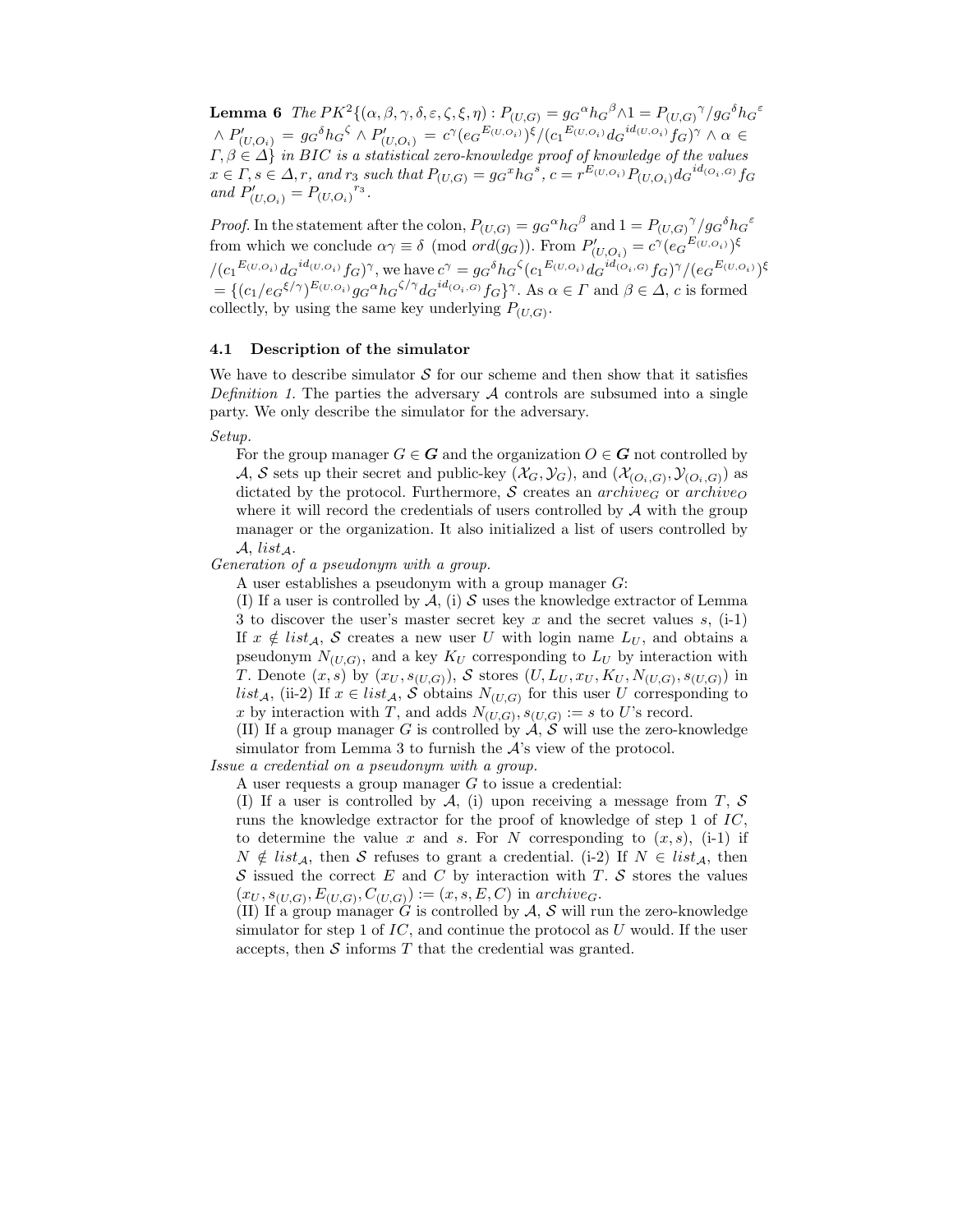*Generation of a pseudonym with an organization.*

A user establishes a pseudonym with an organization  $O \in \mathbf{G}$ :

This part of the simulator can easily be inferred from the part for the above *Generation of a pseudonym with a group*.

*Generation of a proof of pseudonym's validity.*

A user requests an organization  $O$  to grant a proof of pseudonym's validity: (I) If a user is controlled by  $A$ , (i) S uses the knowledge extractor for PK of step 1 of  $GV$  to discover the user's key x and the value s. For N corresponding to  $(x, s)$ , (i-1) If  $N \notin list_{\mathcal{A}}$ , S refuses to grant a proof of pseudonym's validity. (i-2) If  $N \in list_{\mathcal{A}}, \mathcal{S}$  grants  $\sigma$  by interaction with T.

(II) If an organization O is controlled by  $A$ , S will run the zero-knowledge simulator for step 1 of  $GV$ , and continue the protocol as  $U$  would.

*Issue a credential on a pseudonym with an organization.*

A user requests a group manager  $G \in \mathbf{G}$  to issue a credential with an organization  $O \in \mathbf{G}$ :

(I) If a user is controlled by  $A$ , (i) upon receiving a message from T, S runs the knowledge extractor for the proof of knowledge of step 1 of BIC to extract the value  $x, s_{(U,G)}, s_{(U,O)}$  and r. (i-1) If  $(x, s_{(U,G)}) \notin archive_G$ , then S refuses to grant a credential, (i-2) If  $(x, s_{(U,G)}) \in archive_G$ , then S issues the correct  $c'$  corresponding to E by executing the rest of the G's side of it. S determines C by  $c'/r$ . It stores the values  $(x, s_{(U,O)}, C, E)$  in archive<sub>O</sub>.

(II) If a user is controlled by A and an organization  $O \in G$  is dishonest, (i) upon receiving a message from  $T$ ,  $S$  runs the knowledge extractor for the proof of knowledge of step 1 of BIC, to extract the value  $x, s_{(U,G)}, s$  and r. S looks at archive<sub>O</sub>: (i-1) If  $(x, s) \in archive_0$ , S denotes this user by U, (i-2) If  $(x, s) \notin archive_O$ , let U be the user with x. S obtains  $N_{(U,O)}$  by interaction with T, (ii) S looks at archive<sub>G</sub>: (ii-1) If  $(x, s_{(U,G)}) \notin archive_G$ , then S refuses to grant a credential, (ii-2) If  $(x, s_{(U,G)}) \in archive_G$ , then S issues the correct c' corresponding to E by executing the rest of the  $G$ 's side of it. S determines C by  $c'/r$ . It stores the values  $(x, s_{(U,O)}, C, E)$  in  $archive<sub>O</sub>$ .

(III) If an issuing group manager  $G \in G$  controlled by A, S will run the zero-knowledge simulator for step 1 of BIC, and execute the rest of the user's side of it. If the user accepts, then  $S$  informs  $T$  that the credential was granted.

*Showing a credential with identity of an organization*

*Showing a credential without identity of an organization*

*Transferring a credential with identity of an organization*

These parts of the simulator can easily be inferred from the part for *Transferring a credential without identity of an organization* that follows.

*Transferring a credential without identity of an organization.*

A user wants to show ownership of a credential of a pseudonym with some organization in a group  $G_I$  to an organization  $O_i \in G_J$ :

(I) If a user is controlled by A, (i) S runs  $O_j$ 's part of  $TC^-$ , and extracts the values  $x, s_{(U,O_i)}, s_{(U,O_j)}, E, C$  and  $y_{(O_i,G_I)}$  with the knowledge extractor of Lemma 5. (i-1) if  $(x, s_{(U,O_i)}, E, C) \notin archive_{O_i}$ , S rejects, (i-2) If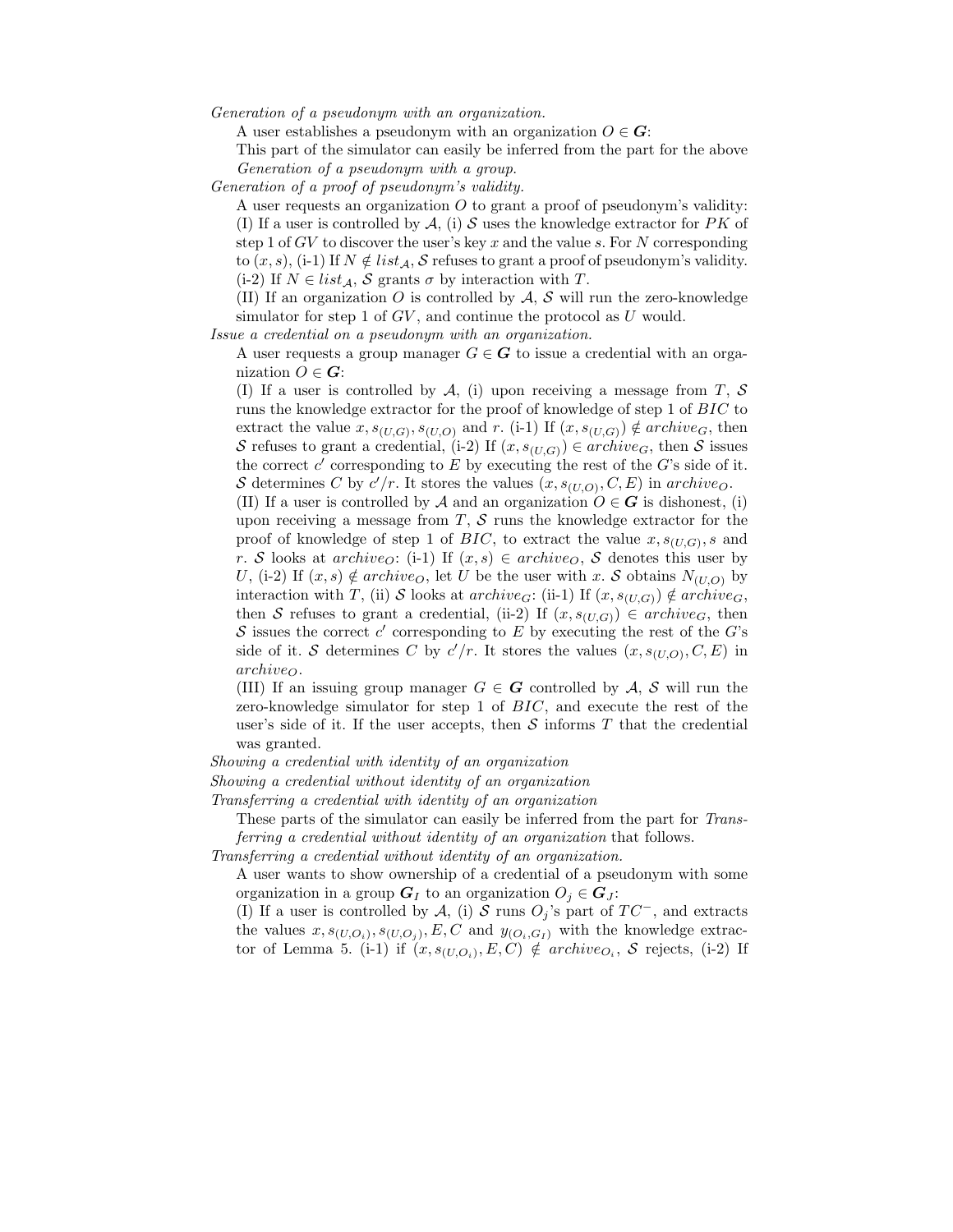$(x, s_{(U,O_i)}, E, C) \in archive_{O_i},$  S communicates with T for transferring a credential by U.

(II) If a user is controlled by  $A$  and an issuing group manager  $G_I$  is dishonest, (i) S runs  $O_j$ ' side of  $CT^-$  with the knowledge extractor of Lemma 5 to obtain the values  $x, s, s_{(U,O_i)}, E, C$  and y, let  $O_i$  be an organization whose public-key is y. (i-1) If  $O_i$ 's side of the protocol reject, it does nothing, (i-2) Otherwise: (2-A-a) If  $x \in archive_{O_i}$ , denote this user by U, (2-A-b) If  $x \notin archive_{O_i}$ , let U be the user with x, and S obtain  $N_{(U,O_i)}$  by interaction with T. (2-B) If  $(E, C) \notin archive_{O_i}$ , then S runs BIC, adds the output to U's record. (2-C) S communicates with T for transferring a credential by  $U$ . (III) If a verification organization  $O_j$  is controlled by  $A$ ,  $S$  runs the zeroknowledge simulator of Lemma 5 to do that.

## **4.2 Proof of Successful Simulation**

We show that our simulator fails with negligible probability only. We show in the following lemma that a tuple  $(x, s, E, C)$  the knowledge of which is essential for proving possession of a credential, is unforgeable even under an adaptive attack. As these proofs can be found in [6], we leave out the proofs.

**Lemma 7** *Under the strong RSA assumption and the discrete logarithm assumption modulo a safe prime product, if a polynomially bounded adversary succeeds in proving ownership of a valid credential record*  $(P, E, C)$  *with a group*  $G$ *, then this credential record was created by running GP, IC and TC with a group manager*  $G \in \mathbf{G}$ *.* 

**Lemma 8** *Under the strong RSA assumption, the discrete logarithm assumption modulo a safe prime product and , if a polynomially bounded adversary succeeds in proving ownership of a valid credential record* (P, E, C) *with an organization*  $O \in G$ , then this credential record was created by running  $GP$  and  $TC$  with an *organization*  $O \in G$ , *BIC with* a group manager  $G \in G$ *.* 

The statistical zero-knowledge property of the underlying protocols gives us Lemma 9 which in turn implies Theorem 10.

**Lemma 9** *The view of the adversary in the real protocol is statistically close to his view in the simulation.*

**Theorem 10** *Under the strong RSA assumption, the decisional Diffie-Hellman assumption modulo a safe prime product, and the assumption that factoring is hard, our pseudonym system described above is secure.*

## **5 Conclusion**

This paper presents an anonymity-enhanced pseudonym system; a user can select a way to prove the possession of a credential on a pseudonym with an organization. We can add a mechanism: *global anonymity revocation* for discovering the